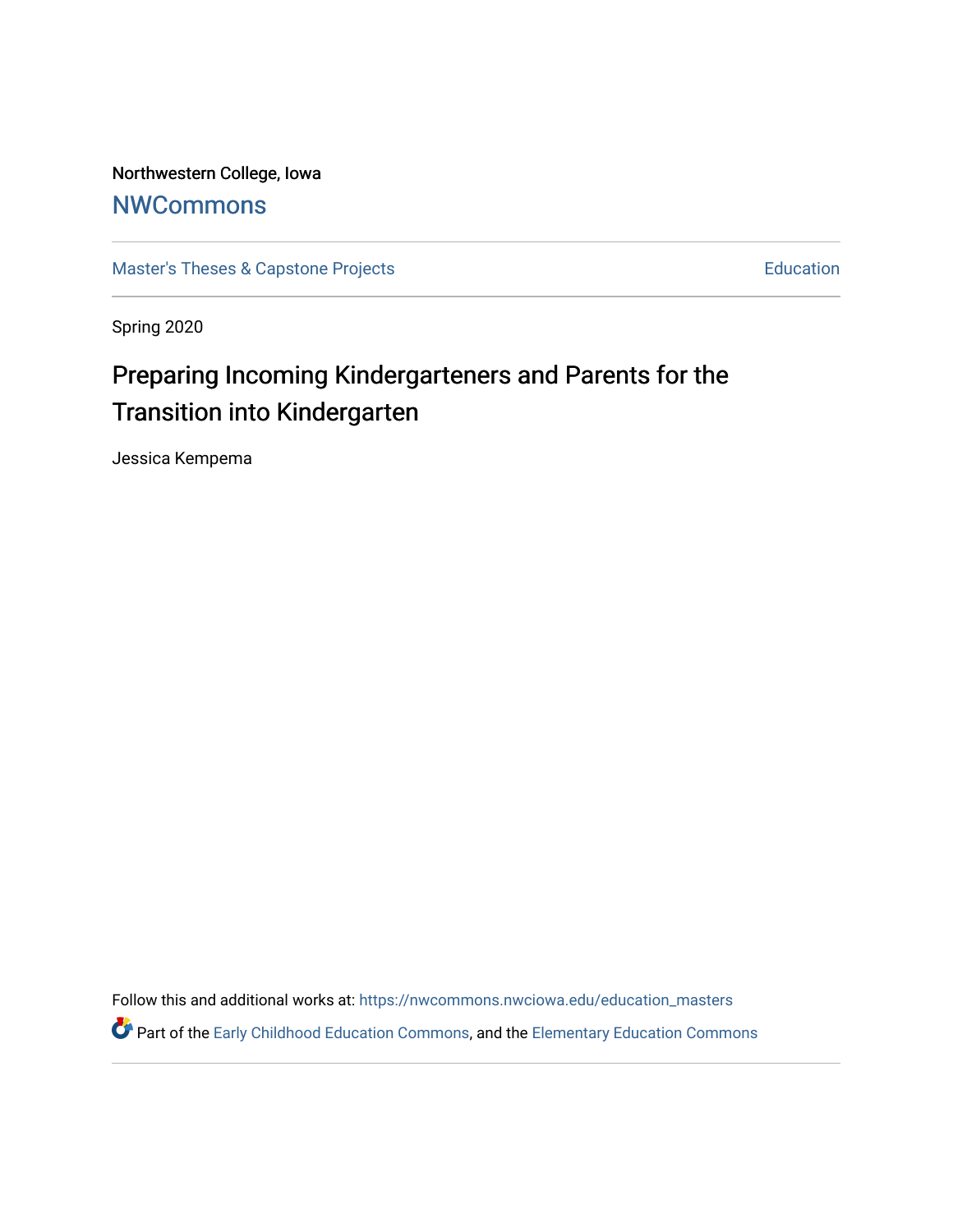Preparing Incoming Kindergarteners and Parents for the Transition into Kindergarten

Jessica Kempema

Northwestern College

An Action Research Project Presented in Partial Fulfillment of the Requirements For the Degree of Master of Education Dr. Ashley Nashleanas

April 19, 2020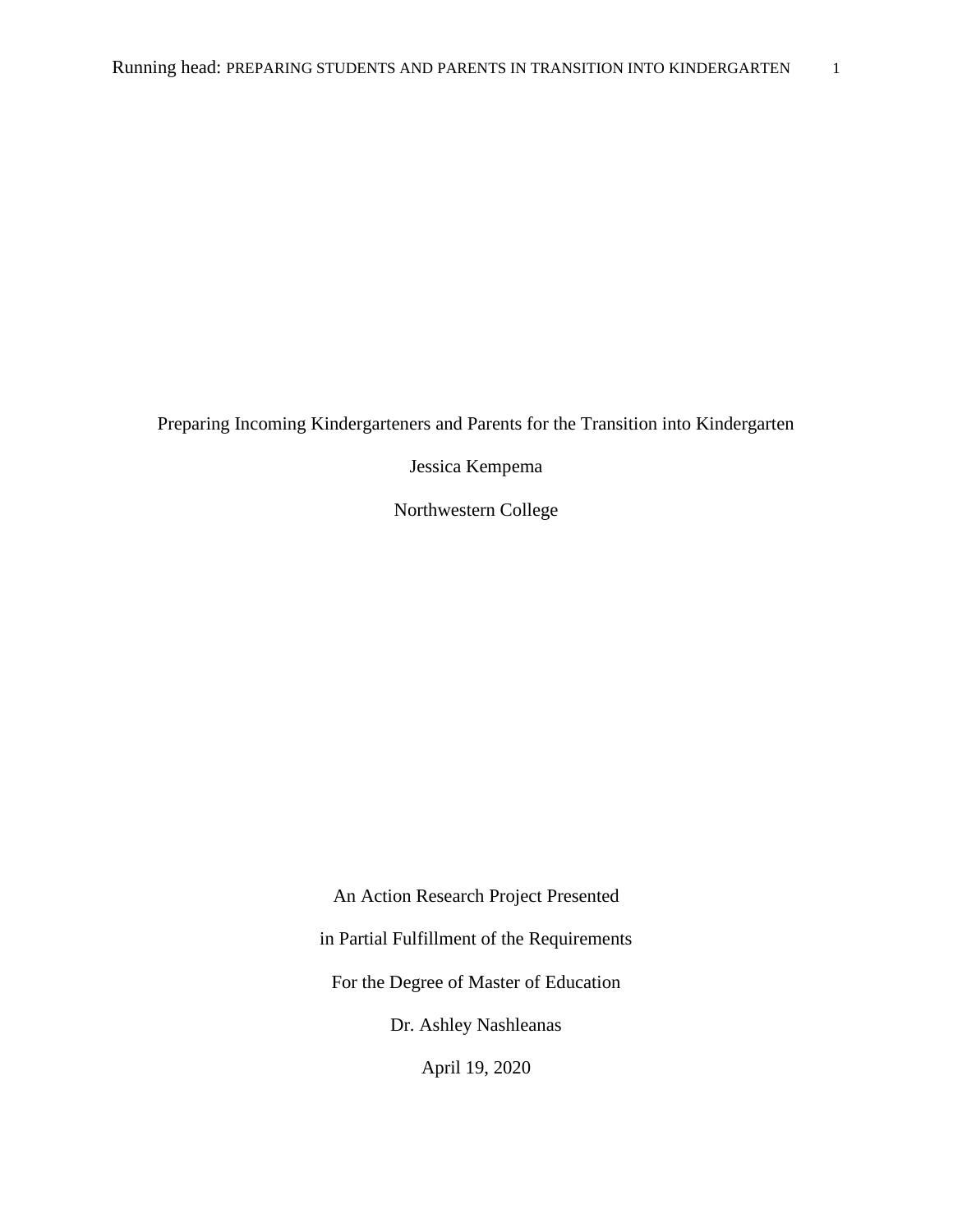#### Abstract

The move into kindergarten is a critical transition for kindergarten students and their parents as the transition can impact the child's academics journey through school. It is essential that preschool and elementary schools prepare families for the transition. This action research project studies the question: how can schools make the transition into kindergarten smoother for both incoming kindergarteners and their parents? The researcher reviewed data from the Kindergarten Readiness Assessment of 26 kindergarten students and also conducted a parent survey to determine how schools can better prepare students and parents during the move into kindergarten. The study found the transition practices that focus on building positive relationships between families and schools and increasing communication between preschool and kindergarten educators can lead to successful transitions for kindergarten students and parents.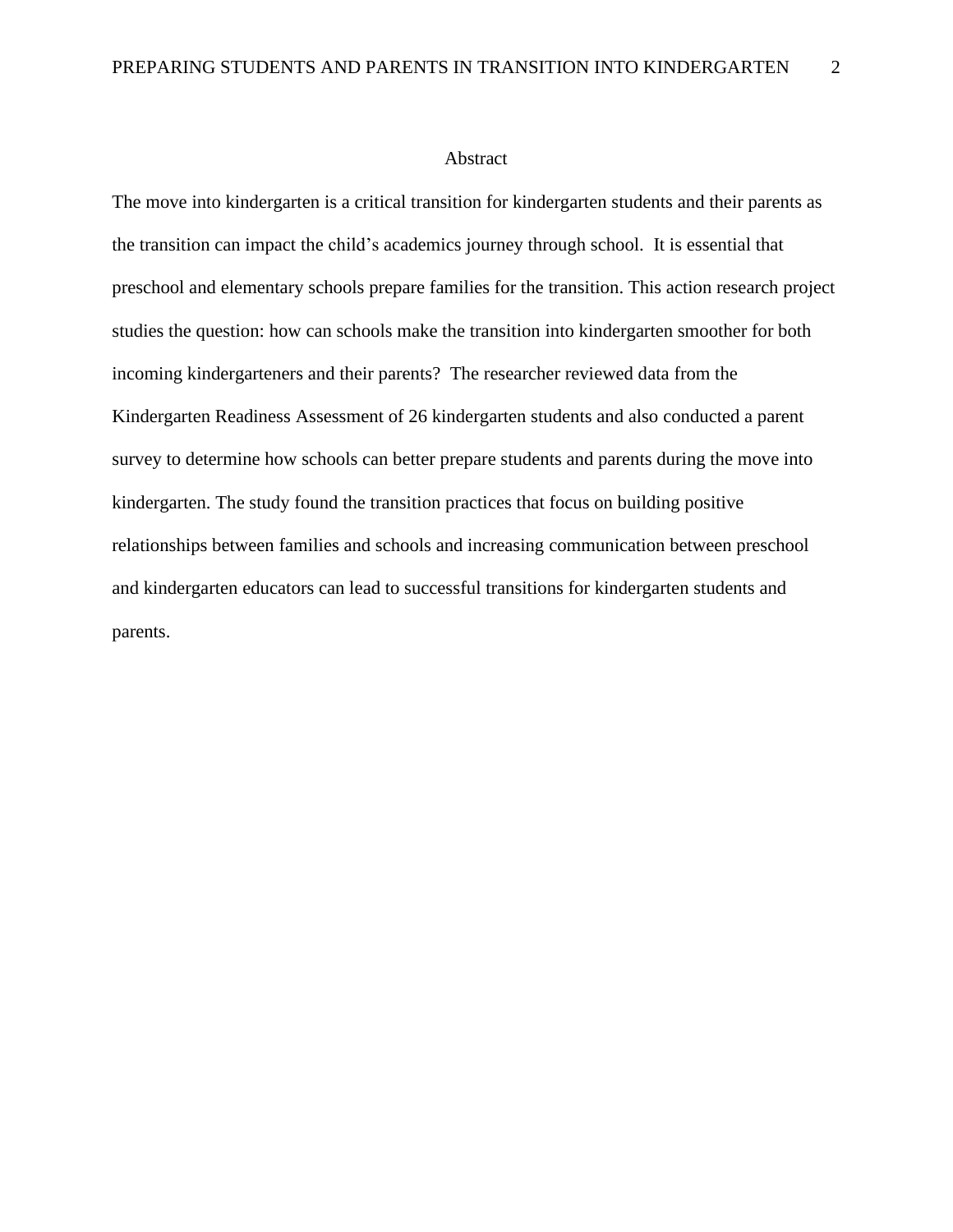| .18 |
|-----|
|     |
|     |
|     |
|     |
|     |

# Table of Contents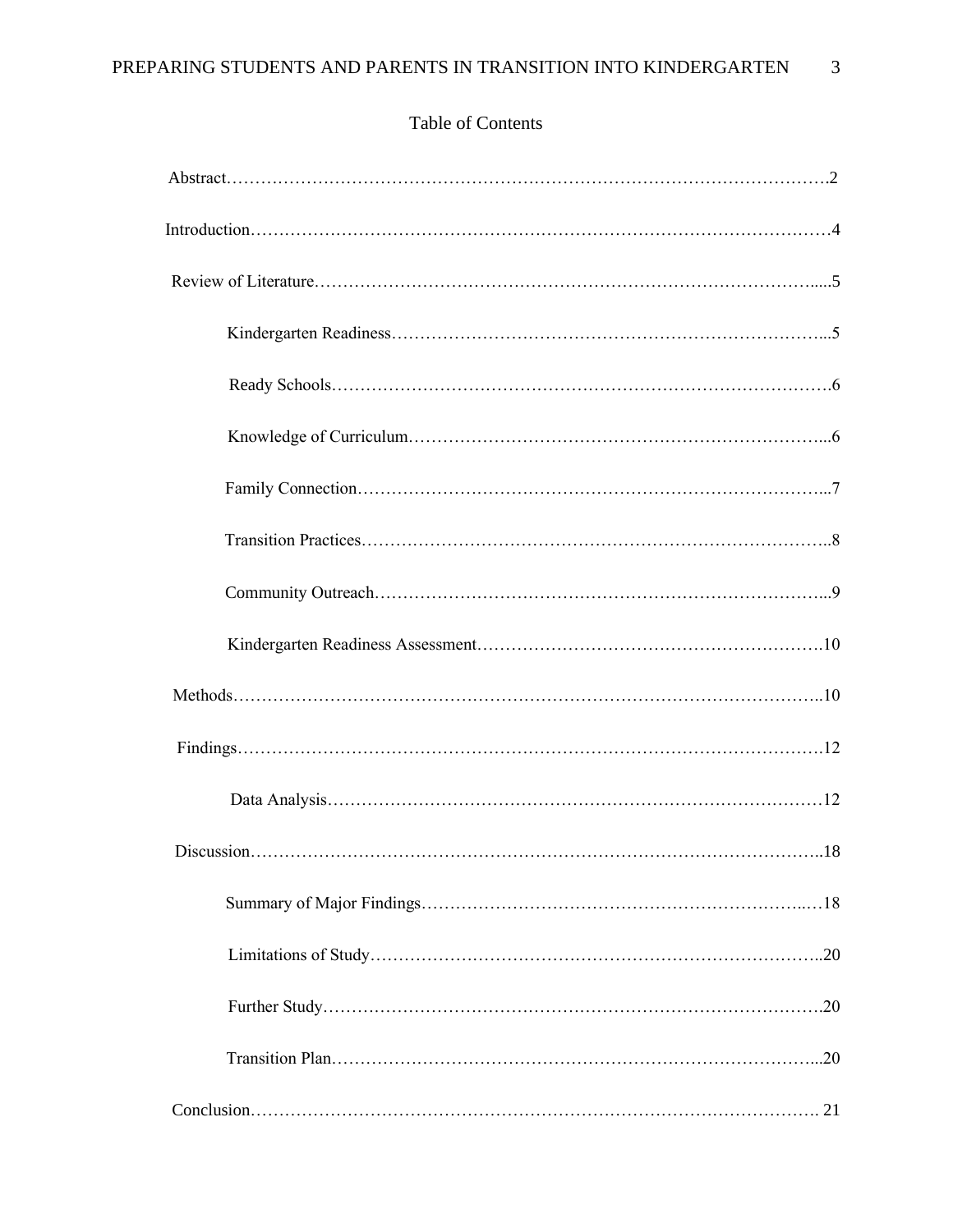Preparing Incoming Kindergarteners and Parents for the Transition into Kindergarten

Kindergarten is considered to be one of the most important years in a child's academic career. In fact, the transition into kindergarten is considered to be a big milestone for both families and children (Malsch, Green, & Kothari, 2011). It is a time where students are learning how to navigate their new role as a student and what it means to acclimate to a school environment (Eisenhower, Taylor, & Baker, 2016). Entering kindergarten, students need to adjust to the high behavior and academic expectations in this new environment, expectations that can be overwhelming to many kindergarten students (Dail & McGee, 2008). This transition into kindergarten can be pivotal in predicting children's success throughout their academic career (Pianta & Cox, 1999; Shulting, Malone, & Dodge, 2005 as cited in Malsch, Green, and Kothari, 2011). For many students, kindergarten is the first formal schooling experience they have encountered. Others may have had prior school experiences such as preschool, head start, or daycare. Regardless of prior schooling experience, students come into kindergarten with a wide range of abilities, making it challenging for kindergarten educators who are required to teach and meet certain standards in their classrooms (Schulting, Malone, & Dodge, 2005).

Parents can also be influential in setting the tone for the transition into kindergarten for their child (Harper, 2016) A parent's assumptions, perceptions and expectations can greatly impact a child's perception of school. If a parent has a negative attitude about school from past schooling experiences, that perception can negatively impact how a child transitions into school. It is important that schools consider the parent's role in the transition plan by providing a sense of belonging in the school environment. As schools prepare to welcome incoming kindergartners and their families, it is important for educators to establish relationships with the families prior to the start of the school year (Pianta and Walsh, 1996 as cited in Pianta, Cox, Taylor, and Early,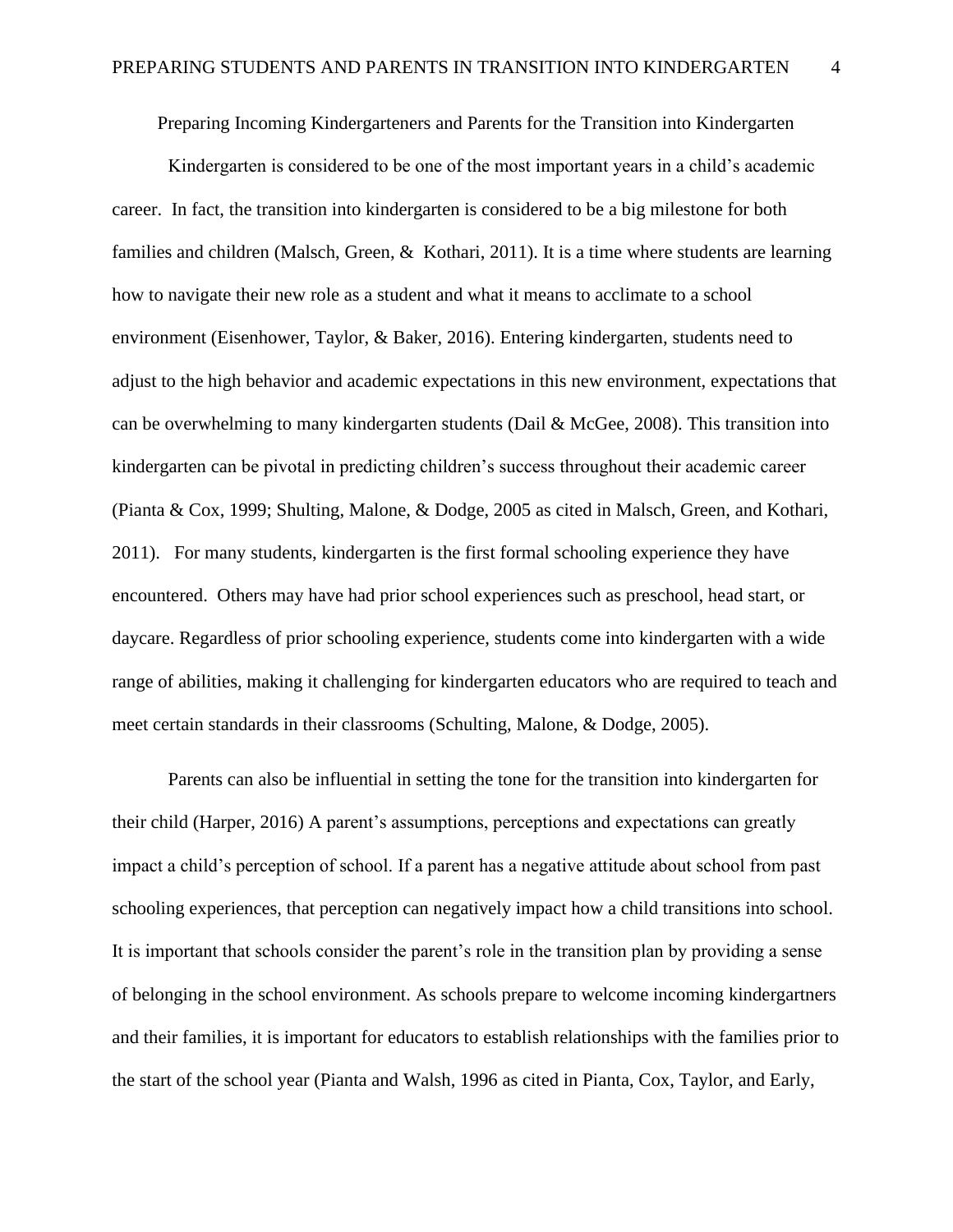1999). The home-school relationship can help ease the transition into kindergarten for both students and parents.

This paper will explore the question: how can schools make the transition into kindergarten smoother for both incoming kindergarteners and their parents? This action research will review literature that defines kindergarten readiness and discuss best transition practices. It will describe how family engagement and community outreach can impact the transition process for students. The paper will then include an action research that will analyze data from a kindergarten readiness assessment given at the beginning of the kindergarten school year and a parent survey given to kindergarten families. The findings from the data and research will be used to create a transition plan for incoming kindergarten students and their families.

# **Review of Literature**

# **Kindergarten Readiness**

The term Kindergarten Readiness, also referred to as School Readiness, came as a result of the Goal 2000. Goal 2000, also known as the Educate America Act, encouraged states to create and implement standards and assessments by providing states with funding and grant opportunities (Superfine, 2005). In the Goal 2000 Act, politicians outlined eight goals to improve education in the United States. The first goal was that all children were to start school ready to learn (National Association of State Directors of Special Education, 1994). This goal prompted early childhood educators and policymakers to carefully analyze school readiness and articulate what a school-ready child would consist of. According to the National Educational Goals Panel, kindergarten readiness was initially defined by looking at a child's physical development, social and emotional development, cognitive development, and language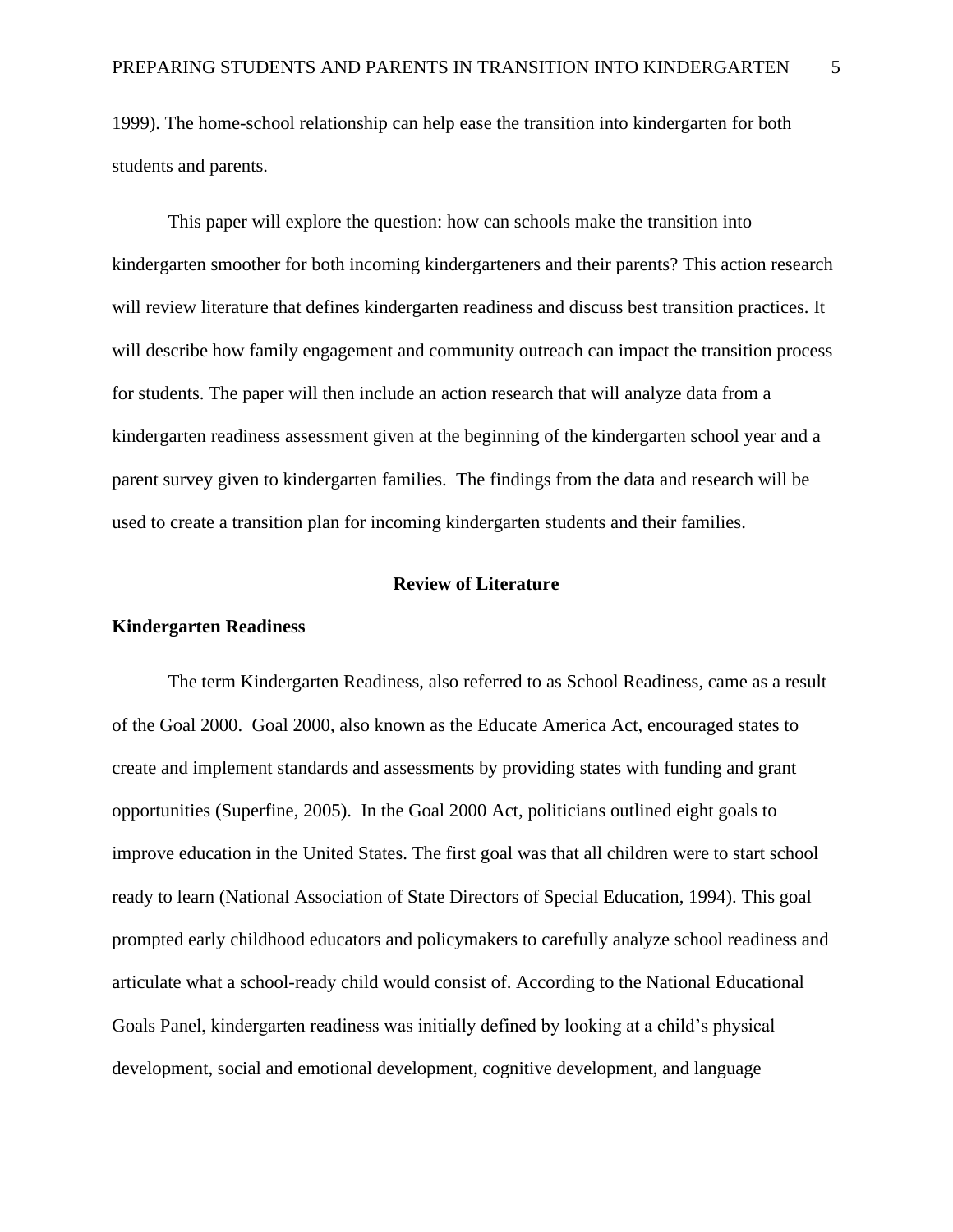development (Williams & Lerner, 2019). However, the panel found that while a child's skill level contributes greatly to kindergarten readiness, kindergarten readiness is much more than checking skills off a list. Kindergarten readiness also involves relationships and support from schools, families, and the community (Clark & Zygmunt-Fillwalk, 2008). To ensure that an incoming kindergartener was school ready, many states started to work on creating ready schools that supported each child with reinforcement from the community, family, and school.

#### **Ready Schools**

In 2004, a school readiness pilot project was funded by Annie E. Casey Foundation to help early childhood programs and schools address the issue of school readiness in the school systems. Several states participated in this project including Indiana, Connecticut, Oregon, and West Virginia (Clark & Zygmunt-Fillwalk, 2008). During this program, schools were asked to form teams consisting of parents, educators, and community members to take the Ready School Assessment. This assessment focused on eight areas including leadership, teacher support, curriculum, environment, assessing progress, transition, diversity, and family involvement (Clark & Zygmunt-Fillwalk, 2008). After evaluating progress, the team would analyze the findings and brainstorm ideas on strategies to improve the transition into kindergarten. The researchers found that most ready schools in Indiana needed improvement in communication and knowledge of curriculum across grade levels, family connections, and community involvement.

## **Knowledge of Curriculum**

With higher academic expectations in kindergarten, it is important for preschool and kindergarten teachers to understand what their colleagues are teaching in their classrooms to ensure that the curricula build off each other. Roughly, 12% of elementary schools have a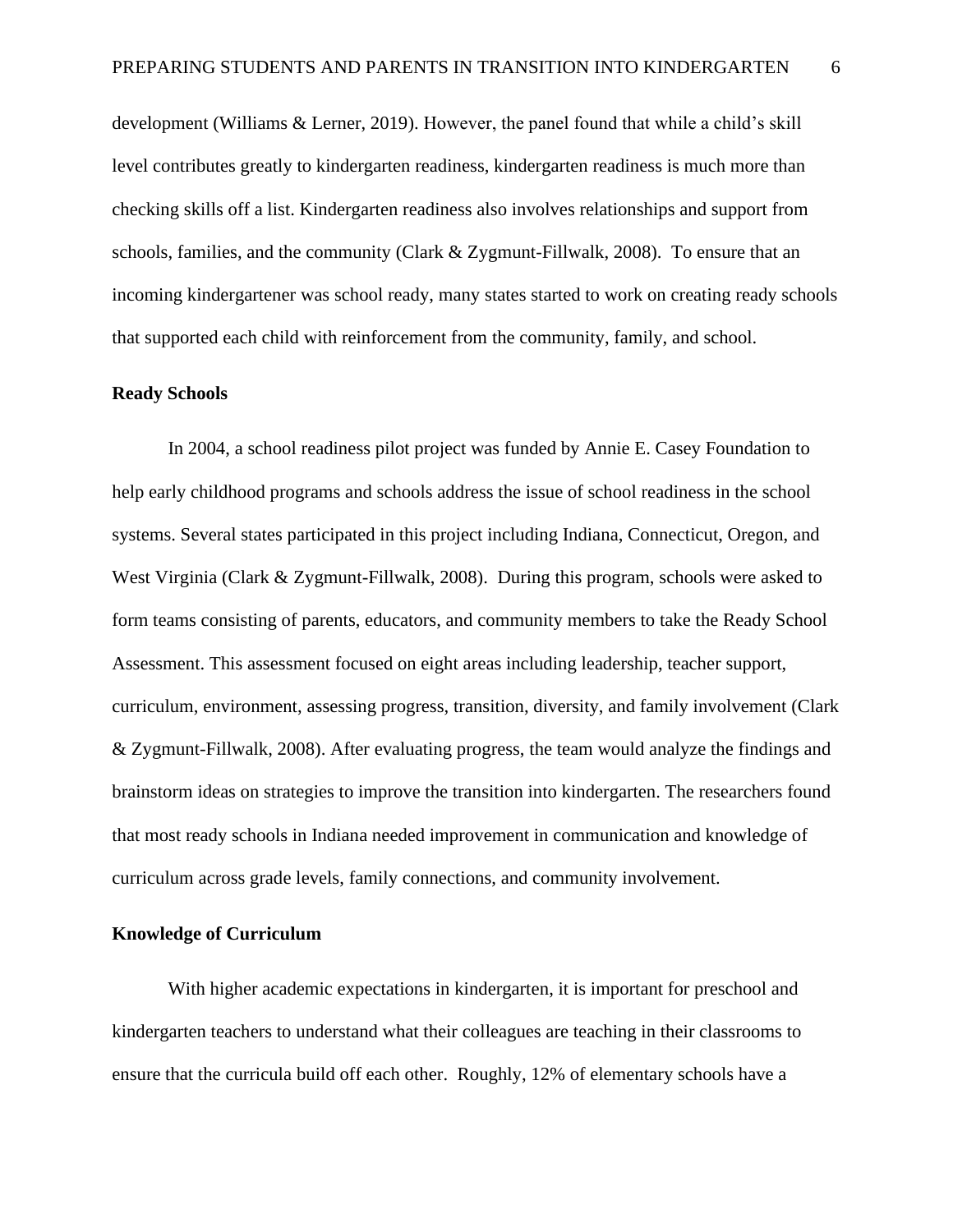kindergarten curriculum that builds off of preschool programs and less than 25% of schools have a joint training with early childhood staff and kindergarten teachers (Clark & Zygmunt-Fillwalk, 2008). To help encourage communication and collaboration between Early Childhood Programs and kindergarten teachers, preschool and kindergarten teachers are encouraged to visit classrooms to have a better understanding of curriculum and expectations in the different school settings. In a survey conducted by the National Center for Early Development and Learning, researchers found that preschool teachers were more likely to visit a kindergarten classroom than a kindergarten teacher was to visit a preschool classroom (La Paro, Kraft-Sayre, & Pianta, 2003). Whereas many kindergarten teachers do visit preschool classrooms, it is more challenging for them because of different barriers such as class lists coming out late or unfamiliarity with area preschools.

#### **Family Connections**

During this transition into school, it is vital that schools walk alongside families and support them through this exciting transition into a child's school career. In a recent study, parents were asked to identify experiences during the transition process (Mcintyre, Eckert, Fiese, Digennaro, & Wildenger, 2007). A study was given to 132 parents asking families about the family perspective of the kindergarten transition, specifically looking at what parents wanted, what parents had, and what concerns parents had throughout the transition process. The survey showed that families wanted to be involved in the transition process. Families wanted to visit the classroom, get information about the kindergarten teacher, have a transition meeting to discuss student specific needs, and learn about the academic and behavioral expectations of kindergarten. The study found that although many families wanted to be involved in the transition process, parents may need guidance on the most effective approach to support their child during the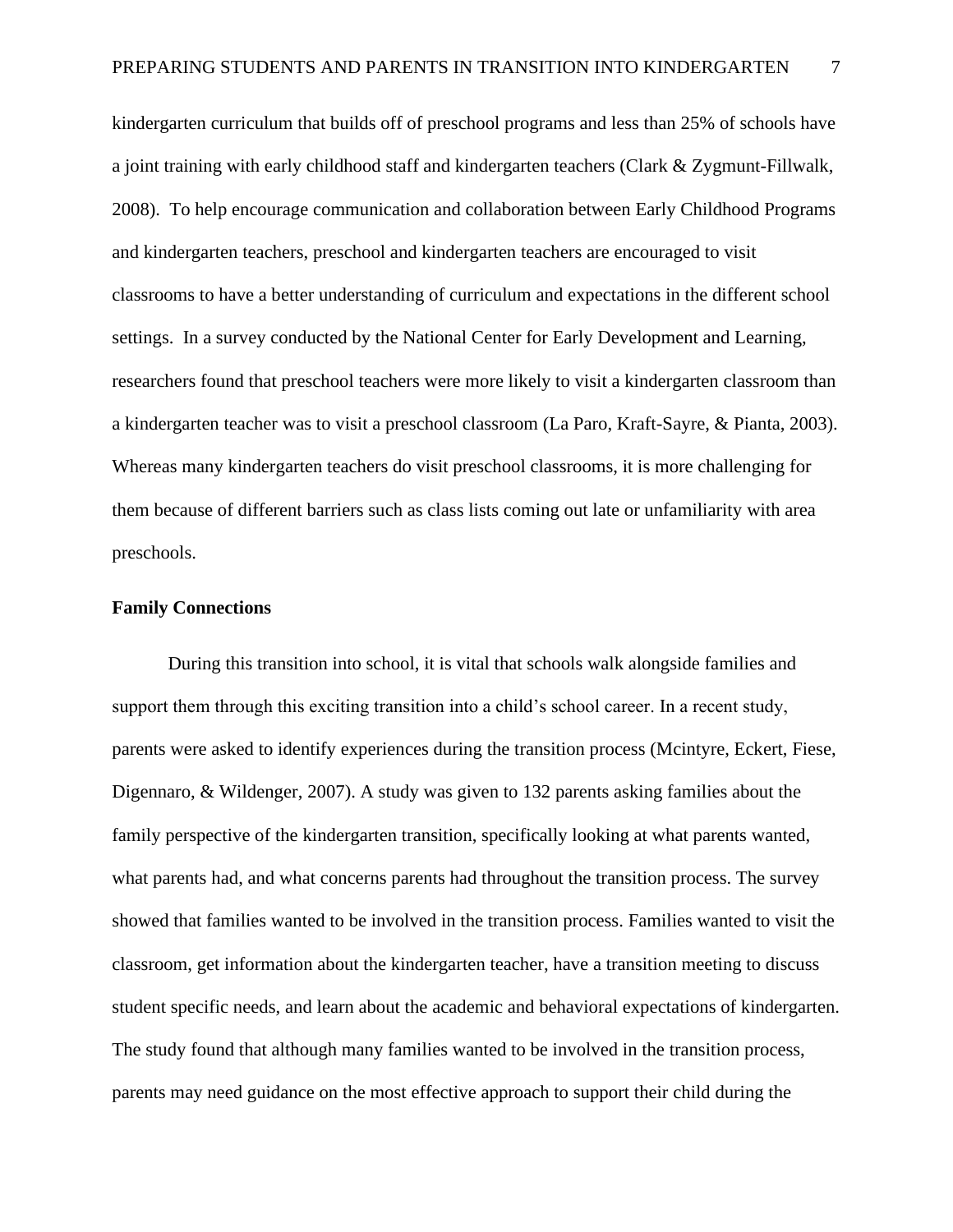transition. It important that schools empower parents who want to be involved in the transition process by providing them with the necessary information, guidance, and support to ease anxiety during this transition into kindergarten.

Schools can help during this transition time by establishing positive relationships prior to the start of the year. Some schools have events prior to the start of the school year to get to know families and establish a positive relationship such as hosting a light supper and having activities for families to do together (Clark & Zygmunt-Fillwalk, 2008). These activities also provide an opportunity for families to meet the kindergarten teachers and familiarize themselves with the school, resulting in a smoother transition. These events can help ease the worries of students and families and help them feel familiar with the school setting.

#### **Transition Practices**

To ease the transition for families and children, researchers have encouraged schools and families to take proactive steps to prepare children for school. In a study conducted by the National Center for Early Development and Learning, a survey was sent out to 10,000 kindergarten teachers that asked questions on 21 transition practices and fifteen barriers (Pianta, Cox, Taylor, & Early, 1999). The questions asked teachers to rank the transition activities based on activities they do, activities they think are a good idea, and what they believe are the biggest barriers to the transition activities. The study found commonly used practices among kindergarten teachers typically occurred after the school year started. These practices included talking with the parents, letter homes, and open houses. The least commonly used practices were ones that typically happened before school and these included home visits, calling children, and visiting preschools. These least commonly used transition practices were likely because the class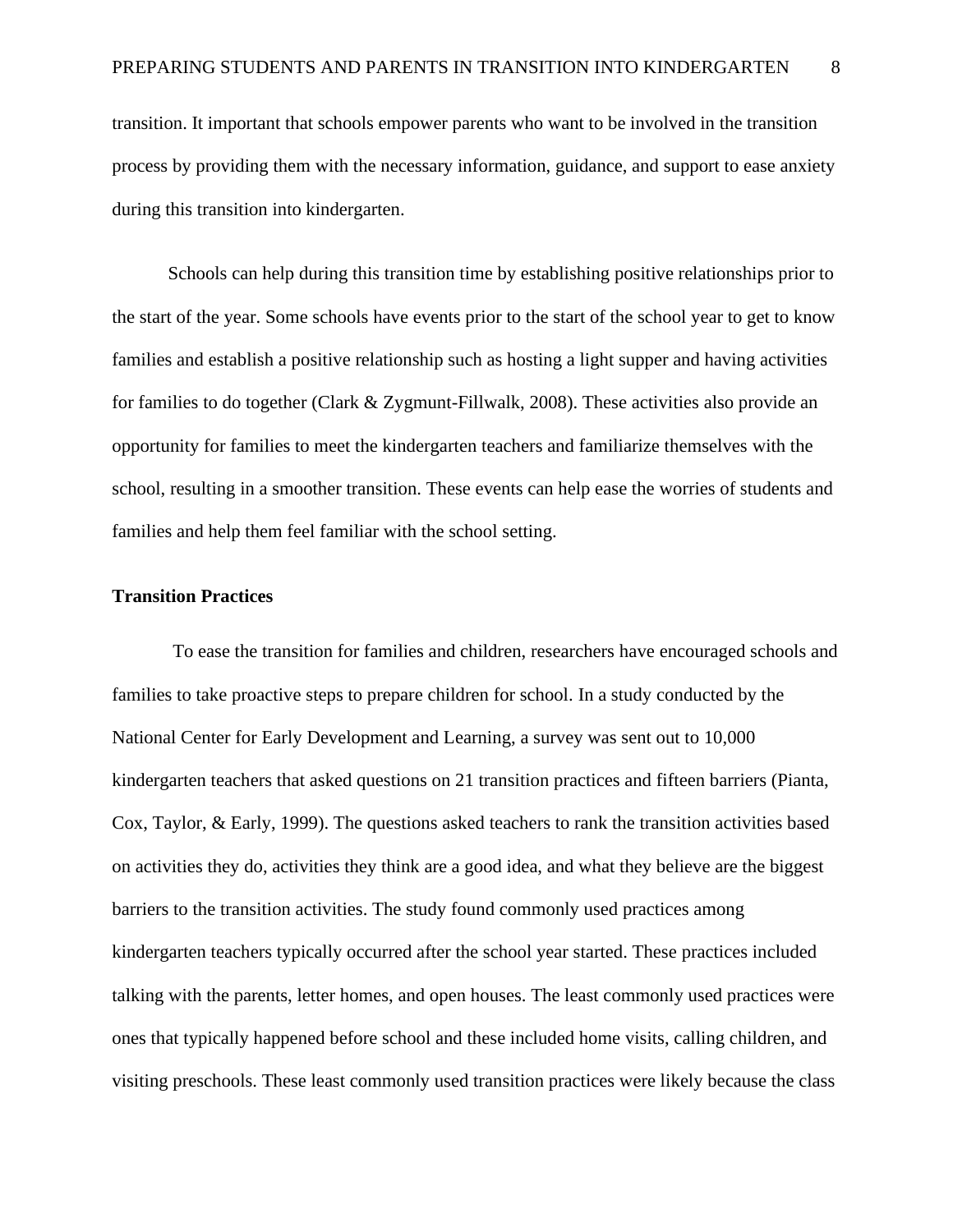list was generated too late, involved too much time, or the practices happened during the summer and were unpaid

# **Community Outreach**

Community can play a key role in the transition into kindergarten. The community can help rally around schools to help support families in the transition. In Pittsburgh Public Schools, a program was created called Ready Freddy Program (University of Pittsburgh Office of Child Development, 2012). This program was intended to improve school readiness by engaging parents and community partners in the process. The program creates a team that is referred to as the transition team. The transition team consists of parents, schools, and community members. This team works together to plan outreach events to help families with the transition into kindergarten, starting with registration and ending with the first day of school. When this program first started, 75% of eligible children were not enrolled in kindergarten. (University of Pittsburgh Office of Child Development, 2012). In order to increase enrollment, the transition team created activities and events to help raise awareness in the community. After one year, the enrollment tripled in kindergarten. After the success of this program, many schools have now implemented a transition team model similar to the Ready Freddy program. The transition into kindergarten does not just require families and schools in order to ensure a successful transition into kindergarten, but also requires the community.

The community can be a great resource to provide support to families and students prior to the start of the school year. Places such as hospitals, libraries, and mental health consultants can provide families with a plethora of knowledge and support prior to the start of kindergarten. The community can not only provide information and support to families, but it also can provide great resources to teachers and schools to support the transition.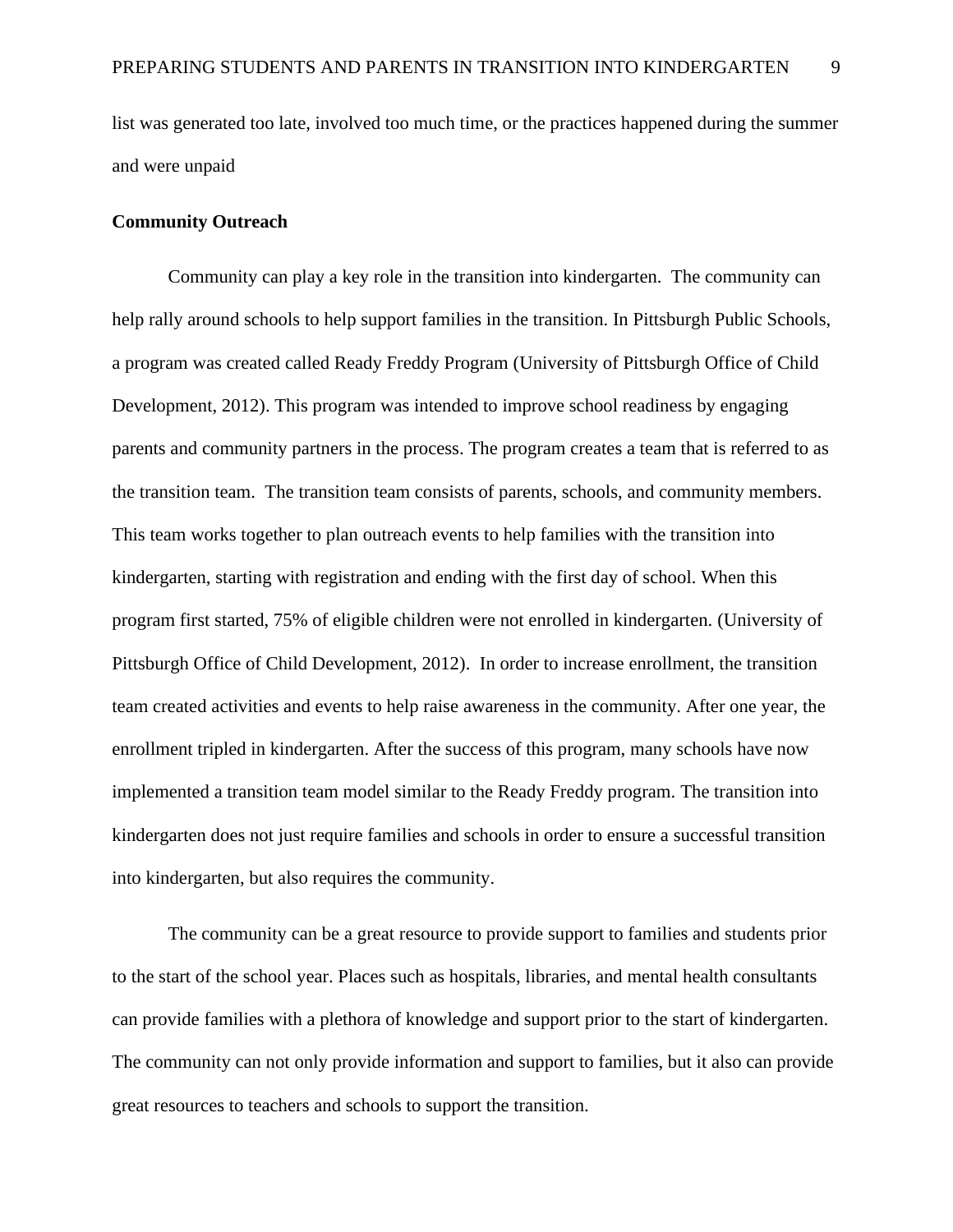## **Kindergarten Readiness Assessment**

In 2017, a law was passed in the state of Michigan requiring all students entering kindergarten or similar programs such as young fives or developmental kindergarten to be given the Kindergarten Readiness Assessment, beginning August 2018 (Michigan Congress and Senate, 2017). The purpose of this assessment was to identify areas that the Early Childhood programs in Michigan were successful and areas of improvement. According to the Ready for Kindergarten website, the Kindergarten Readiness Assessment is defined as "a developmentally appropriate assessment tool designed to measure school readiness of incoming kindergarteners across four domains" (Ready For Kindergarten: What is the Kindergarten Readiness Assessment, n.d.). This test looks at four developmental areas: language and literacy, mathematics, social foundations, and physical well-being and motor development. The assessment uses a mixture of observations, performance tasks, and selected response to assess children's developmental domain. The performance tasks and selected response items are usually done in a one-on-one setting with a teacher. The observations are normally done in the daily setting, but often require teachers to plan ahead to look for certain items. For example, a teacher might need to plan a task such as a craft to observe students sharing items. After the data is collected, student preparedness is determined by scores given in three readiness categories*:* emerging, approaching, and demonstrating. Those who are approaching or emerging readiness may require supports or interventions to help them be successful in kindergarten.

#### **Methods**

To answer the question of how educators can better prepare students and families for the transition into kindergarten, this study consisted of two parts. The first part used data from the Kindergarten Readiness Assessment, a test required to be given to all incoming kindergarten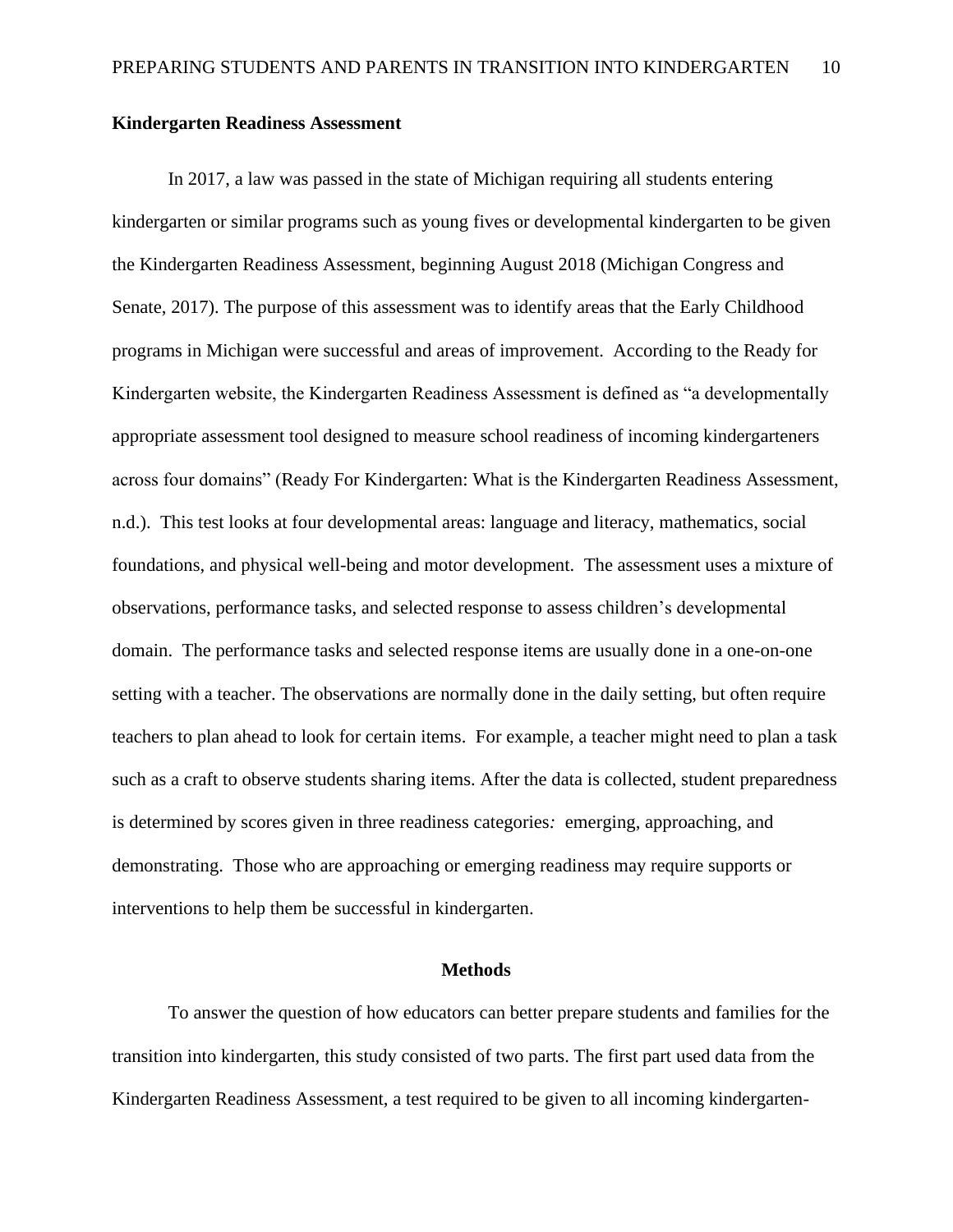aged students in the State of Michigan at the start of the school year. The Kindergarten Readiness Assessment was exempt from the Institutional Review Board. The second part used data from a parent survey that analyzed the parents' point of view of the transition of the child into kindergarten.

The participants of the Kindergarten Readiness Assessment included 26 students from Innocademy Allegan Campus combined from the 2018-2019 and 2019-2020 school year. These students are a mix of males and females who have participated in prior schooling and those who have not had any previous schooling. The researcher will look at the data collected from the past two years to get a greater understanding of the school readiness for Innocademy Allegan Campus' incoming kindergarteners. The researcher will use this information to put supports in place for incoming families and their children. The researcher will look at the number of students who are in the developing, approaching and emerging categories and compare students who went to preschool or had prior schooling to those who had little to none. The researcher will also look at scores of the four developmental domains for the students and look for areas of strengths and weaknesses of incoming kindergarteners to develop supports for those students.

To determine how to support parents during the transition, the researcher sent a parent survey to families of the current kindergarten classes at the Innocademy District. The participants of this survey will include approximately 50 parents of kindergarten students. Because this survey was not set in a school setting, the researcher gained approval from the Institutional Review Board prior to sending the survey. In this survey, the researcher asked questions for parents to reflect on how they felt their kindergarten student transitioned into kindergarten and what supports for both the student and the parents found effective during the transition. The questions involved rating the child's and parent's transition to kindergarten, prior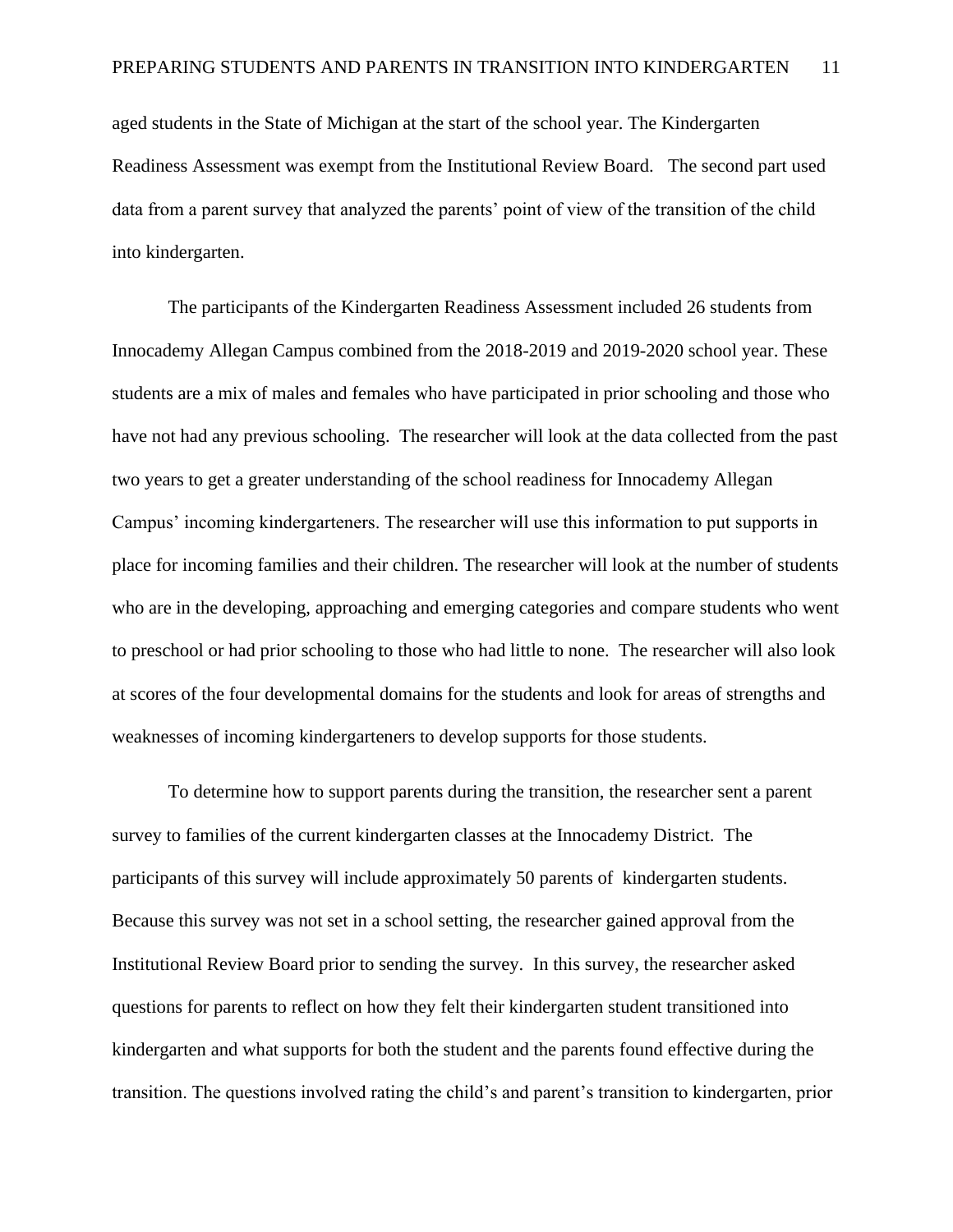schooling, supports that helped their child and parents, and also inquired about parent workshop and topics they would want to learn more about with regards to kindergarten. With this survey, the researcher will use this information to help create a transition support plan for parents.

#### **Findings**

#### **Data Analysis**

To answer the question of how educators can support incoming kindergarten students and parents in the transition to kindergarten, the researcher used data from the kindergarten readiness assessment and a parent survey to determine areas for educators to support incoming kindergarteners and their families.

The kindergarten readiness assessment was given to a total of twenty-six kindergarten students in the 2018-2019 school year and the 2019-2020 school year. Each of these students were given a ranking on how ready the student was for kindergarten utilizing the four domains of development. In order to be considered *demonstrating* skills, a kindergarten student must score an average of 270 using the four domains.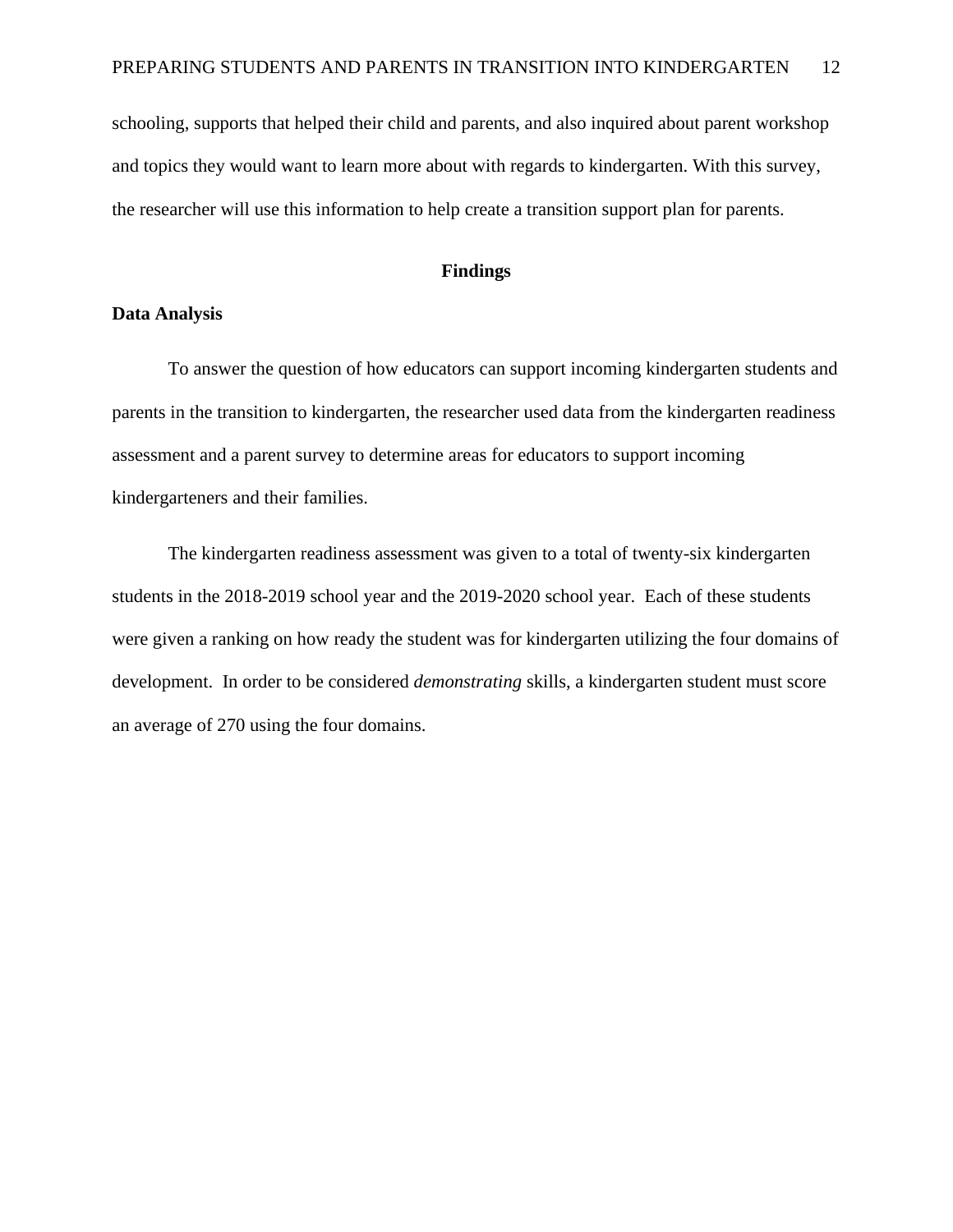|         | Demonstrating | Approaching | Emerging |
|---------|---------------|-------------|----------|
| N       | $\mathbf{1}$  | 16          | 9        |
| Missing | 15            | O           | フ        |
| Mean    | 277           | 265         | 252      |
| Median  | 277           | 265         | 253      |
| Mode    | 277           | 268         | 256      |
| Minimum | 277           | 258         | 246      |
| Maximum | 277           | 269         | 257      |

*Ranking of kindergarten readiness of incoming kindergarteners* 

Table 1 shows the rankings of these twenty-six students. One student was considered to be *demonstrating k*indergarten readiness skills in all areas. This student's average score was 277. Sixteen students were *approaching* kindergarten readiness skills. The average score for these students was a 265. The highest *approaching* score was 269 and the lowest score was 265. Nine students had scores within the emerging category. The average score for the *emerging r*anking was a 252. The highest *emerging s*core was 257, and the lowest was 246. The researcher noticed that many students entering kindergarten at Innocademy Allegan Campus were considered in the *approaching* category. Most of the students in this category had prior schooling with the exception of 4 students. The nine students who were classified as *emerging* had no prior schooling experiences or were considered English language learners.

To dig deeper, the researcher analyzed the four domains in the kindergarten readiness assessment as seen in Table 2. Upon initial exploration, the researcher noticed that students scored high on the language and literacy piece of the assessment. The language and literacy piece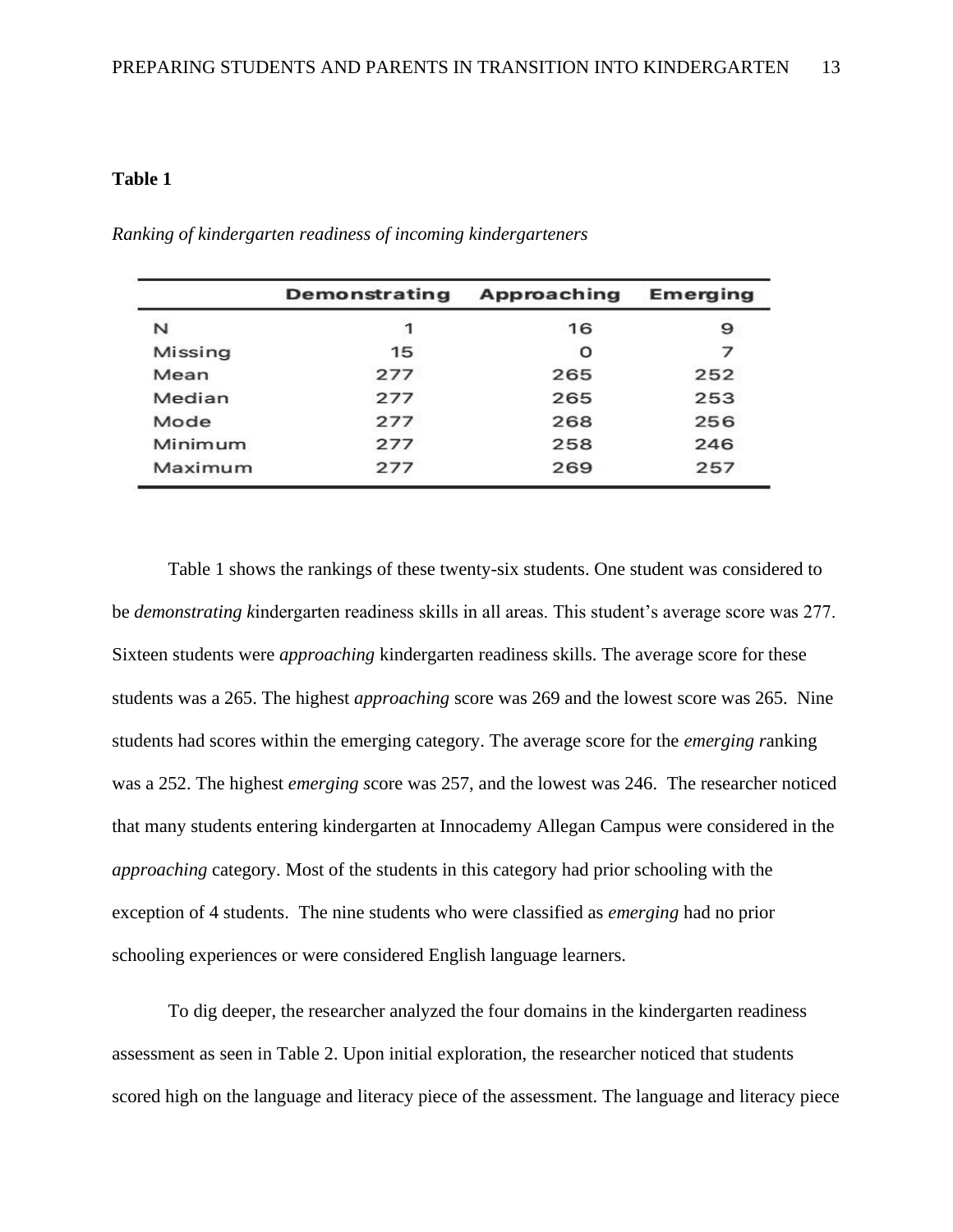consisted of short response, performance tasks, and observation. Students were asked to identify letters and sounds, point to nouns and verbs, write a word and their name, and answer comprehension questions. In addition, the teacher observed if the students were able to have conversations with peers and adults with multiple exchanges. The average score in language and literacy was 266. The lowest score was 242. The highest score was 293.

Mathematics and physical wellbeing scored an average of 260. The questions in mathematics were a combination of selected response and performance tasks. Students have to subitize, rote count, count objects, and match shapes. The lowest score was 241 in math. The highest score in mathematics was 290. Physical wellbeing questions consisted solely on observations. Students were asked to cut on a line, write, use scissors, hop, and walk in a crowded space. Students who scored lower in this area had difficulty with using scissors and with pencil grip. The lowest score was 241 and the highest score was 275.

Interestingly, social foundations were an area that many students coming into Innocademy Allegan Campus were unprepared. The average score was 258. The questions in the social foundations section of the tests were observational. The observations involved noticing student response to emotion, asking for help in challenging situations, sharing a need with an adult, waiting to take turns, following multi-step directions, approaching new tasks, working through distractions, engaging in pretend play, sharing materials, demonstrating curiosity, and following classroom rules. The lowest score was 241 and the highest score was 283.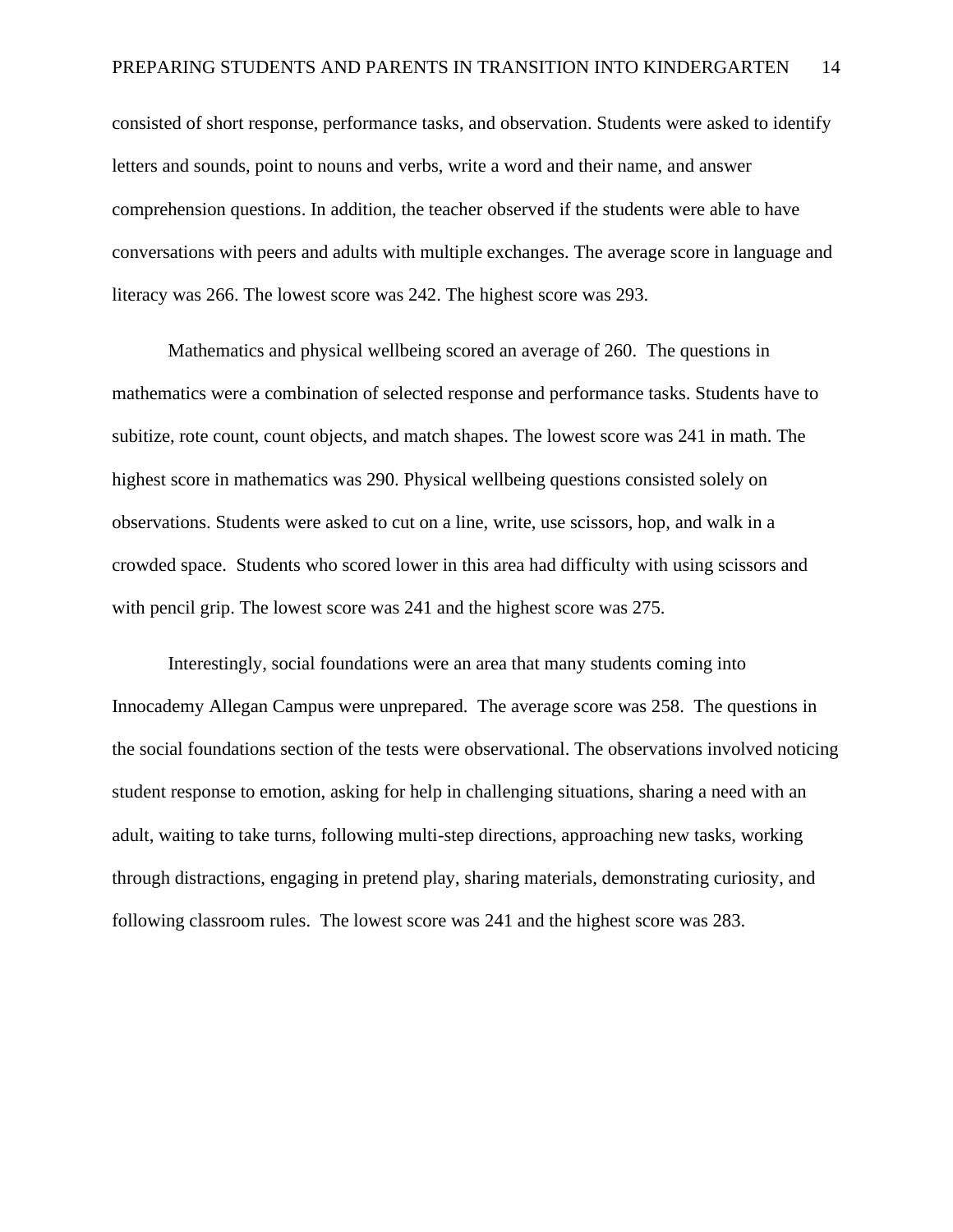*Scores of the four developmental domains assessed by Kindergarten Readiness Assessment*

| Descriptives |                       |                    |             |                     |
|--------------|-----------------------|--------------------|-------------|---------------------|
|              | Language and Literacy | Social Foundations | Mathematics | Physical Well Being |
| Ν            | 26                    | 26                 | 26          | 26                  |
| Mean         | 266                   | 258                | 260         | 260                 |
| Median       | 266                   | 255                | 258         | 260                 |
| Mode         | 272                   | 255                | 254         | 260                 |
| Range        | 51                    | 42                 | 49          | 34                  |
| Minimum.     | 242                   | 241                | 241         | 241                 |
| Maximum      | 293                   | 283                | 290         | 275                 |

In addition to the Kindergarten Readiness Assessment, a parent survey was also conducted. This survey was sent out to approximately fifty families in the three Innovative Education School District to the three current kindergarten classes. Out of the approximate fifty families, nine families chose to participate. Three of those families had a child who was their first in kindergarten. Eight of the parents stated that their child had attended a preschool or Headstart program. Six parents stated that their child attended a Young Fives or other developmental kindergarten program. When parents were asked how they would rate their child's transition into kindergarten, the average rate was 8.22 out of 10. Parents stated that Young Fives and meeting the teacher at the open house was the most helpful in preparing their child for kindergarten. According to Table 3, when asked what parents thought would help their child in the transition, responses consisted of having play groups, having their child do young fives, being better prepared in preschool, and shorter days or fewer days per week.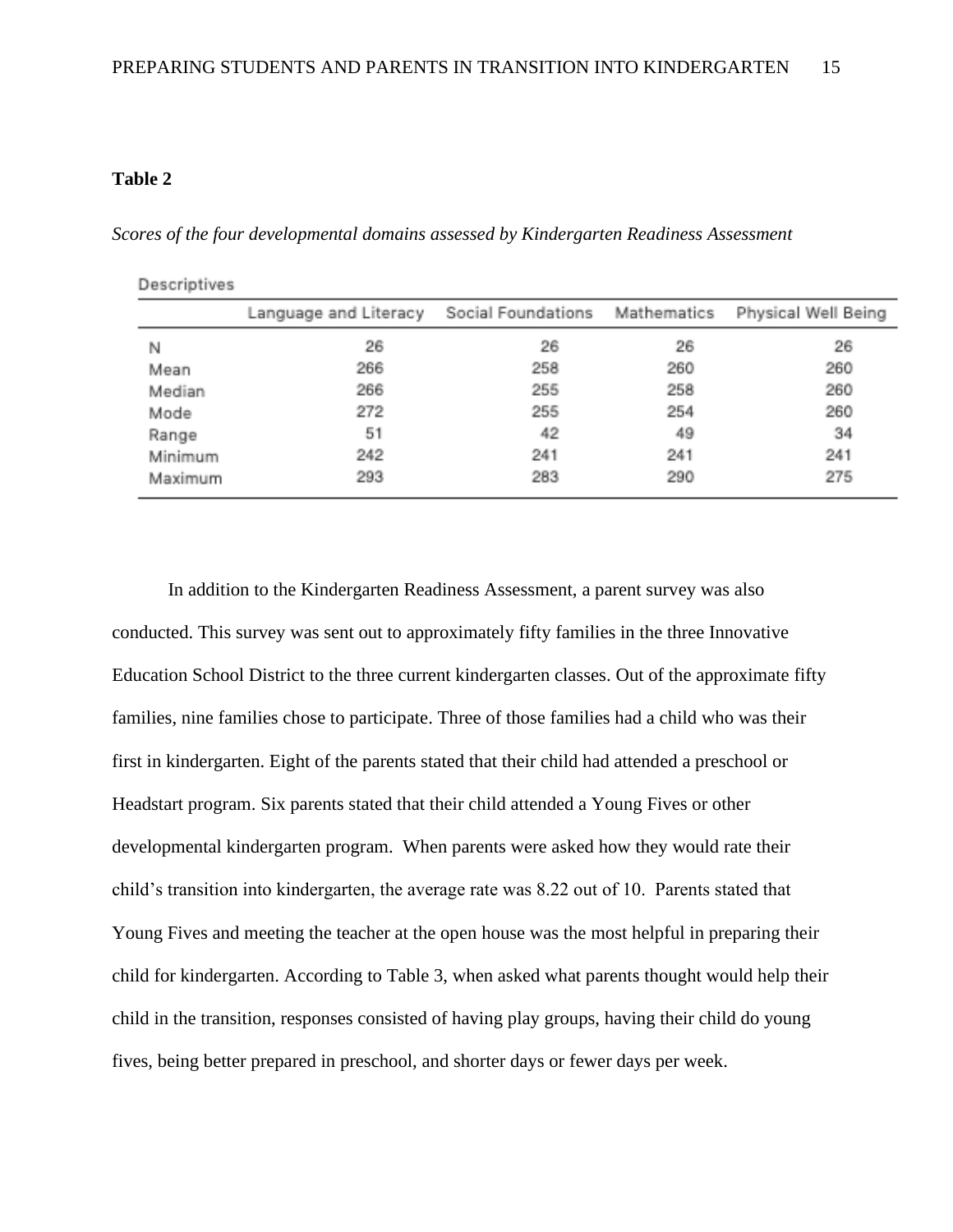# *Parent Responses to what helped their child in the transition into kindergarten*

6. What do you think helped your child with the transition to kindergarten? Click all that apply More Details



When parents were asked how prepared they felt as parents during the transition into kindergarten, the average score was 8.56. Parents felt that the parent-teacher relationship and information nights helped them through the transition. According to Table 4, when asked what would have helped parents in the transition, parents responses included communication between preschool and Headstart on areas to work on with their child, a way to get questions answered, and talking with teachers about their child's needs.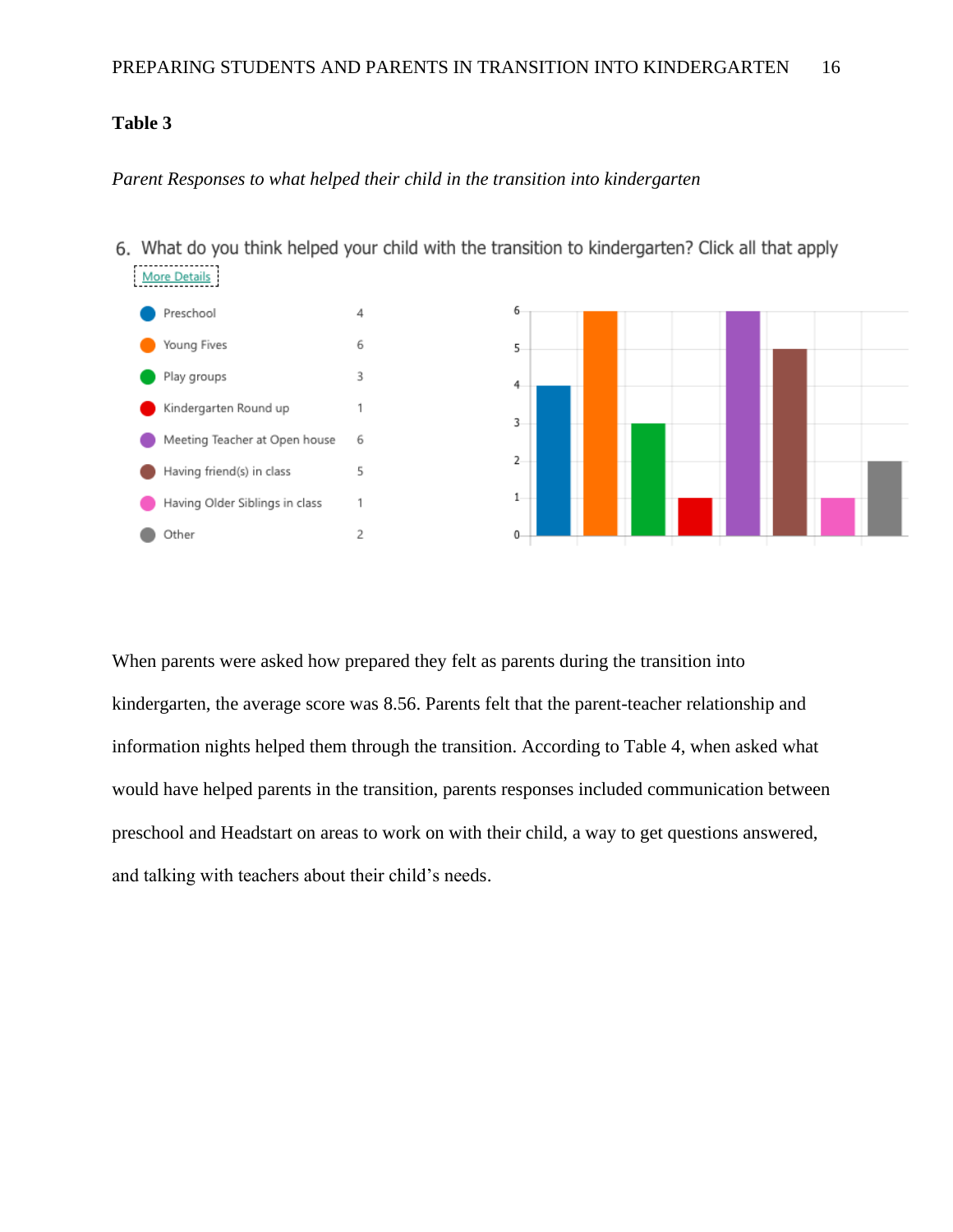### *Parent responses to what helped parents during the child's transition into kindergarten*

10. What helped you, as a parent or guardian, with your child's transition into kindergarten? Click all that apply



 $\varDelta$ 

 $\overline{c}$ 

Older Sibling of student atten...

Other



Parents were also asked about the likelihood of their attending a parent workshop if it were offered prior to school starting. Four parents marked that they would be likely to attend. Three marked that they would be somewhat likely to attend. Two marked that they would be somewhat unlikely to attend. Those that marked unlikely stated that their reason for not attending would be because of another child having already attended kindergarten or they would rather get information via email or flyer and could email if they had further questions. When asked about topics that parents would want to learn more information about, many suggested that they would want to learn more about the kindergarten curriculum.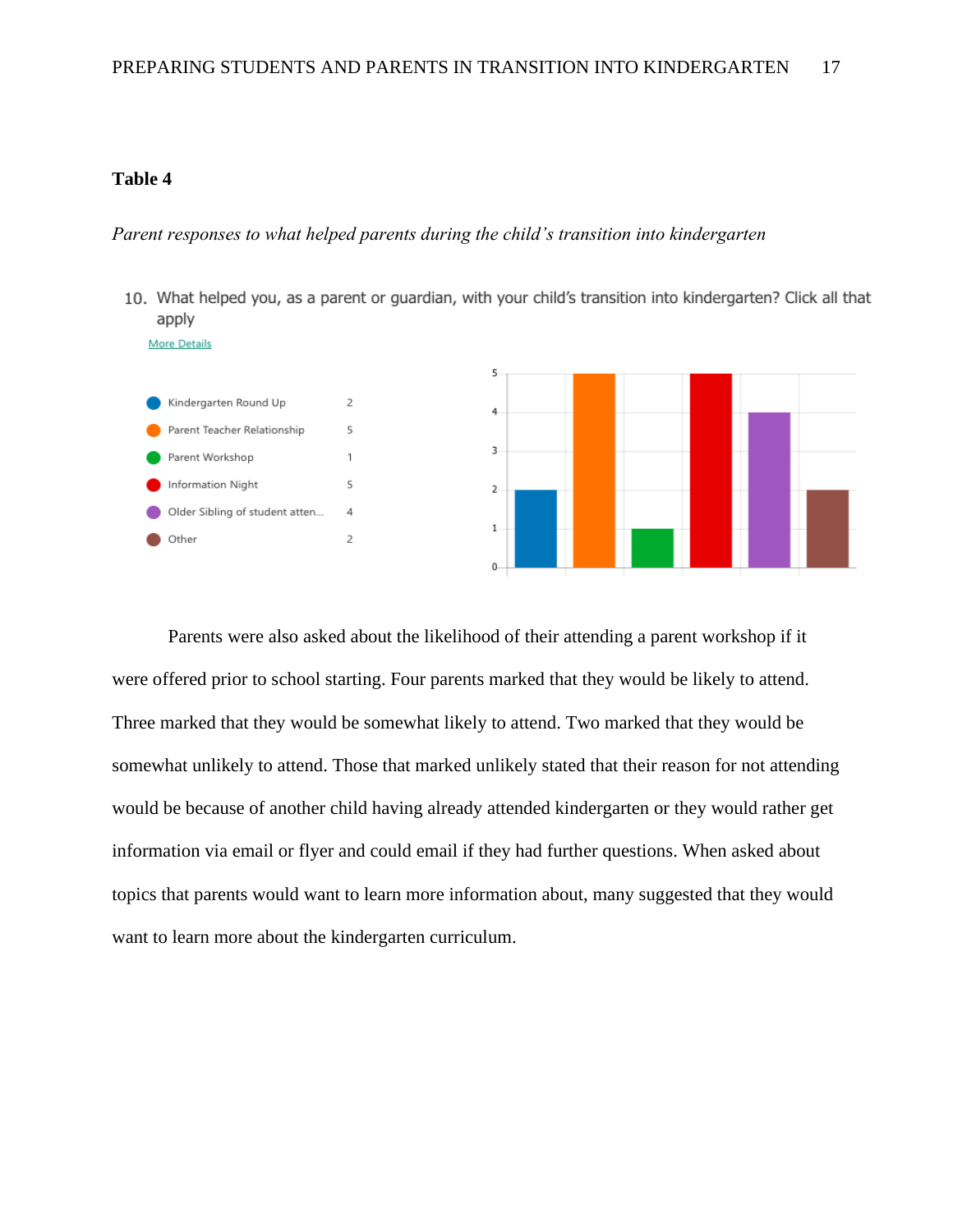*Parent responses to the question on if the parent would attend a parent workshop if offered*

13. If a parent workshop was offered prior to the start of kindergarten, how likely would you have attended?



#### **Discussion**

#### **Summary of Major Findings**

The study's purpose was to determine how we can best support kindergarteners and parents during the transition into kindergarten. When analyzing the Kindergarten Readiness assessment data, the researcher noted that many students are coming into Innocademy Allegan Campus in the *approaching* readiness category. This is likely due to the high population of low socioeconomic backgrounds of the students and families at Innocademy Allegan Campus. There were nine students who were considered to be emerging readiness. When researching further, these nine students are students who did not have any prior schooling and kindergarten was the student's first exposure to a school environment. The student who was in the *demonstrating*  category had been to preschool and a young fives program prior to starting school. When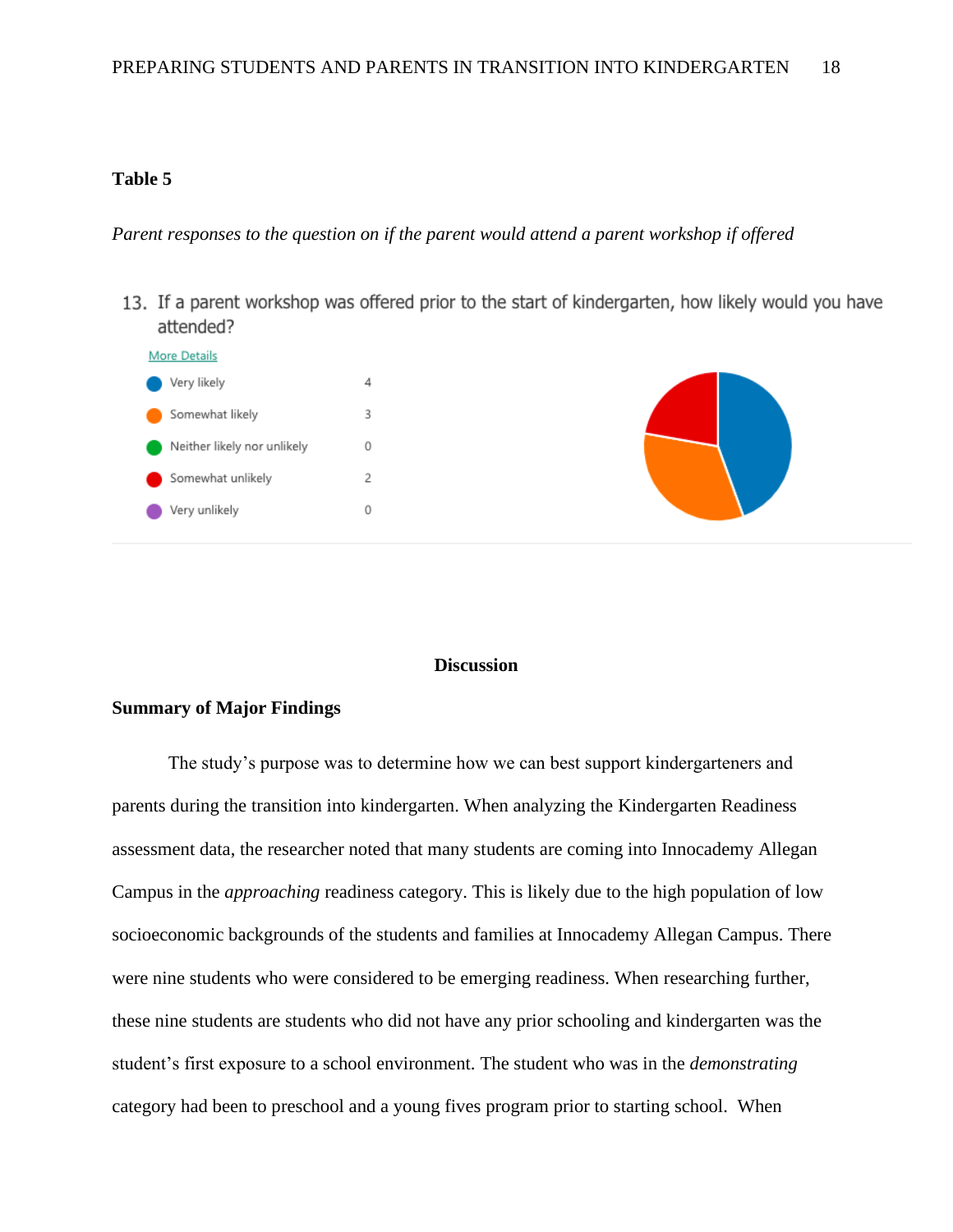looking at the four domains of development, the researcher noted that language and literacy was an area of strength whereas social foundations was an area of growth for Innocademy Allegan Campus. The students who generally scored the lowest scores in all domains were English language learners or came to school with little to no prior schooling. Those with higher scores in all domains either had preschool or young fives or had autism. Similar to findings from the study by Clark and Zygmunt-Fillwalk, this study showed the importance of collaboration between preschool teachers and kindergarten teachers. (Clark & Zygmunt-Fillwalk, 2008). By using data from the kindergarten readiness assessment, both the preschool teacher and kindergarten teacher can help each other determine ways to support children in all domains and to ensure that the curriculum is building off each other during the move to kindergarten.

When analyzing the parent surveys, the researcher noted that most parents felt that their child came into kindergarten prepared and ready. In general, communication between schools and families seemed to be important to parents in the transition process. Surprisingly, six families suggest that young fives seemed to prepare their child for kindergarten more than preschool did. This could be due to Young Fives follows similar standards to kindergarten at a much slower pace In addition, families felt that meeting teachers at the open house were more beneficial than kindergarten round up. Families stressed that the parent teacher relationship was important in the transition to kindergarten, a value that was evident in the data collected. Many parents stated that they would attend a workshop on expectations and kindergarten curriculum. This study added to the studies from the study conducted by Mcintyre, Eckert, Fiese, Digennaro, and Wildenger that parents are seeking to be involved in the process of the move into kindergarten through positive parent-teacher relationships (Mcintyre, Eckert, Fiese, Digennaro, & Wildenger, 2007).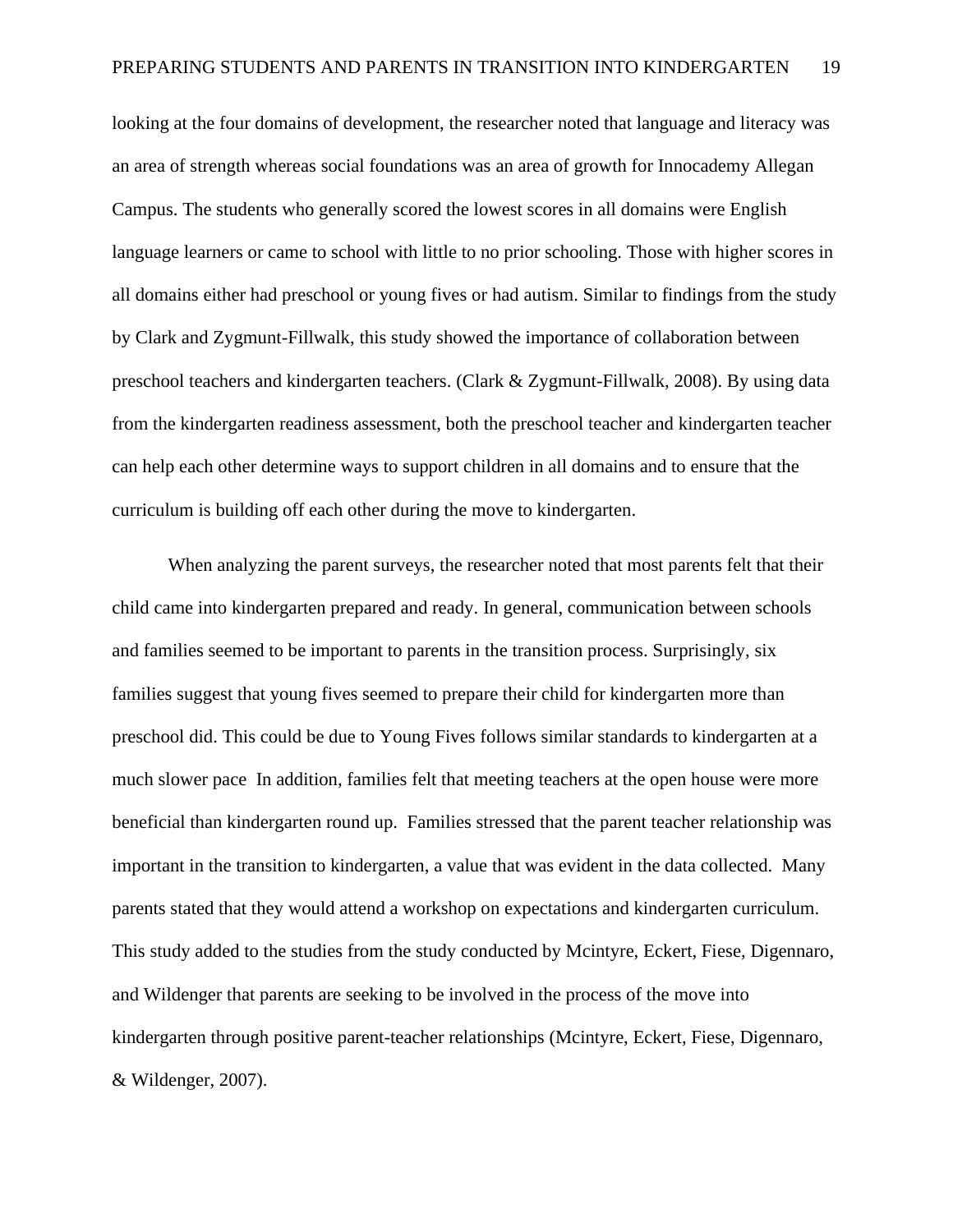# **Limitations of the Study**

This study has potential for limitations. One limitation of the study may be that the parent survey was sent to different kindergarten classes in the district. The parent survey was sent to several schools who use differing approaches and have access to different resources. For example, Innocademy Homestead campus has a preschool and a young fives program at their school. Because the Homestead campus offers those programs, many of those families take advantage of those resources. In addition, the demographics of the two schools are different, a factor that also can have an impact on the study.

#### **Further Study**

To further this study, the researcher could continue this study through analysis of the results of the Kindergarten Readiness Assessment each school year to continue to notice patterns of incoming students at Innocademy Allegan Campus. Using this data, the researcher can better create transition practices to better support the incoming students. In addition, the researcher could also continue to send out the parent survey and collect data to ensure that families are supported throughout this important transition.

# **Transition Plan**

By using the data from the Kindergarten Readiness Assessment and the Parent Survey as well as the review of literature, the researcher has created a transition plan for Innocademy Allegan Campus. The first step in this plan is to create a transition team. This team will consist of members of the community, staff, and parents. The purpose of this team is to create events that encourage families of incoming kindergarteners to get to know the school and staff. The team will work on planning and implementing these events and will also reach out to the families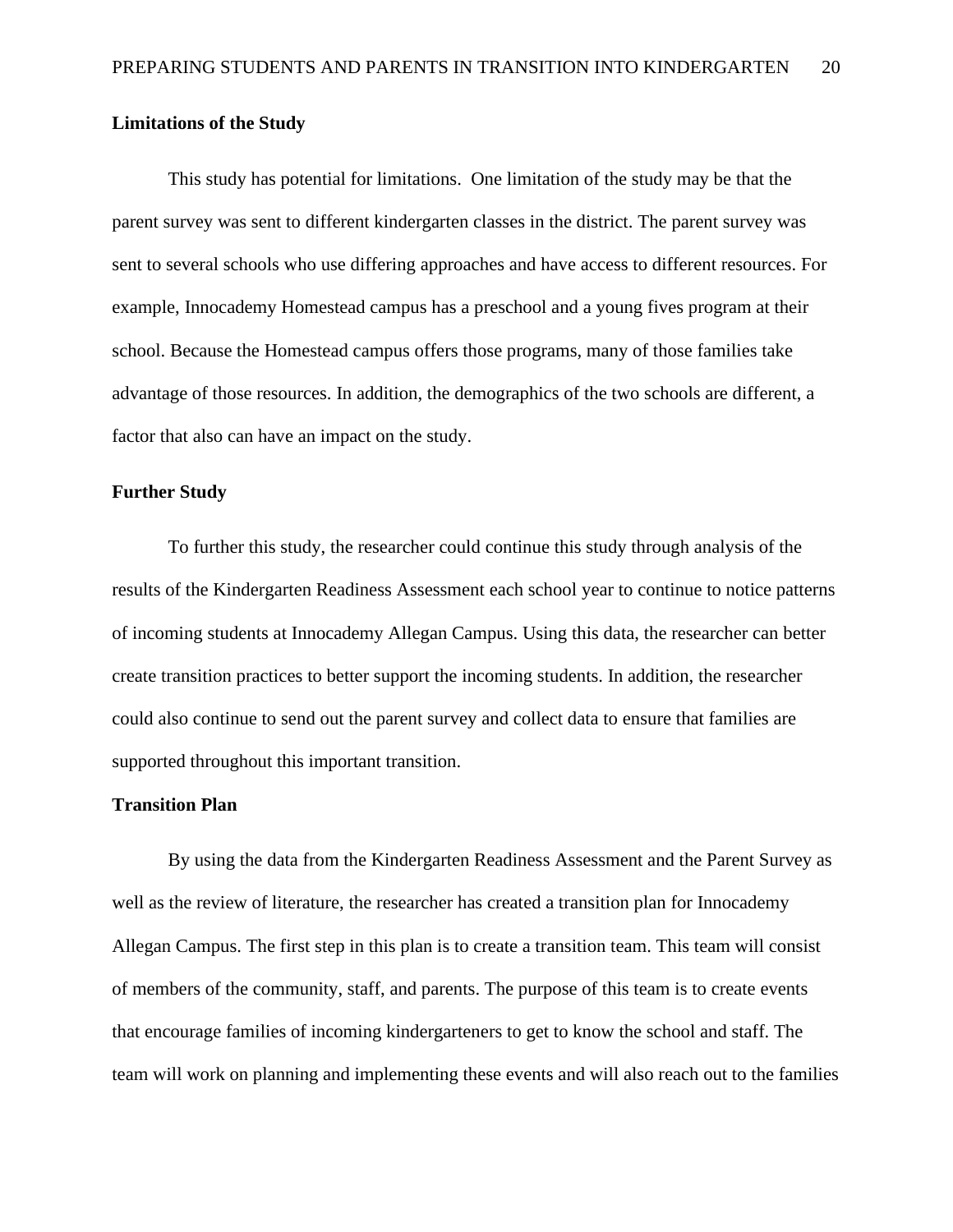with kindergarten aged students. In addition to the events planned by the transition team, a kindergarten spring open house for families who are interested in Innocademy Allegan Campus. This open house will include a parent meeting where school expectations and kindergarten curriculum will be discussed. Following the parent meeting, families will have the chance to explore the school grounds by participating in developmentally appropriate activities throughout the school. A round up will also be held. Parents will sign up for a time slot to have a one-on-one meeting with the kindergarten teacher to discuss concerns and student needs and will be followed up with a readiness screener. At the end of summer, kindergartners will have the option to come for half days prior to the start of the school year to participate in a Kinder Camp. The Kinder Camp will focus on acquainting self with school, practicing some routines and expectations, and meeting new classmates and teachers.

#### **Conclusion**

The move into kindergarten proves to be very important. It is important for schools to develop a transition plan that prepares both the student and the parents. In the transition plan schools create, the plan should focus on ensuring a positive relationship with families and building a sense of belonging within the school. Schools can help build positive relationships and create a sense of belonging through school tours, parent workshops, activity nights prior to the start of school, home visits, and meet the teacher events. Offering transition activities can ensure that families feel a sense of belonging in the school environment and ease any worries that they may have.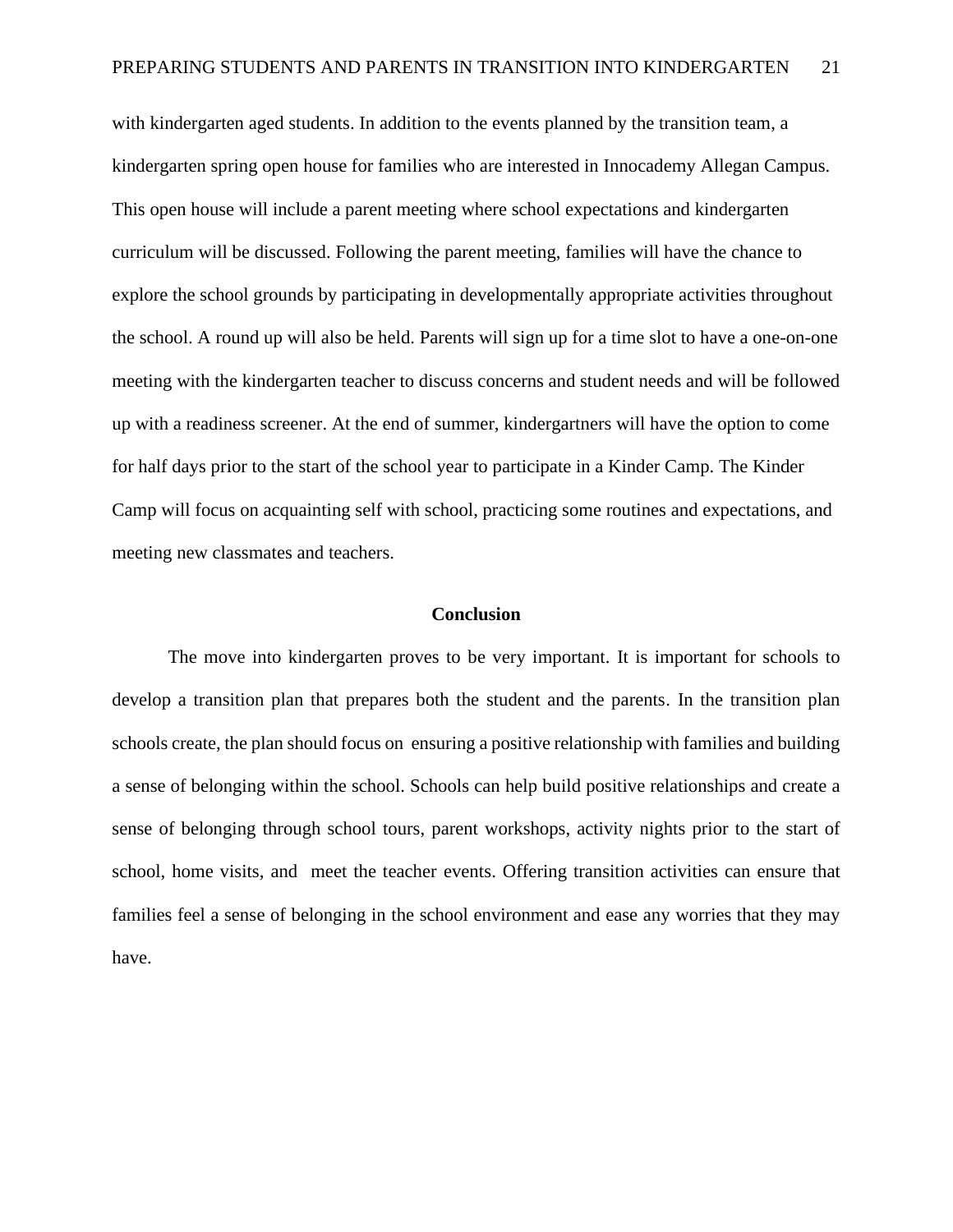#### References

- Clark, P., & Zygmunt-Fillwalk, E. (2008). Ensuring school readiness through a successful transition to kindergarten: The Indiana ready schools initiative. *Childhood Education, 84*(5), 287-293. Retrieved from [http://ezproxy.nwciowa.edu/login?url=https://search-proquest](http://ezproxy.nwciowa.edu/login?url=https://search-proquest-com.ezproxy.nwciowa.edu/docview/210392886?accountid=28306)[com.ezproxy.nwciowa.edu/docview/210392886?accountid=28306](http://ezproxy.nwciowa.edu/login?url=https://search-proquest-com.ezproxy.nwciowa.edu/docview/210392886?accountid=28306)
- Eisenhower, A., Taylor, H., & Baker, B. (2016). Starting strong: A school-based indicated prevention program during the transition to kindergarten. *School Psychology Review*, 45(2), 141-170
- Dail, A. R., & McGee, L. M. (2008). Transition to kindergarten: Reaching back to preschoolers and parents through shared summer school. Childhood Education, 84(5), 305-310. Retrieved fro[m](http://ezproxy.nwciowa.edu/login?url=https://search-proquest-com.ezproxy.nwciowa.edu/docview/210392272?accountid=28306) [http://ezproxy.nwciowa.edu/login?url=https://search-proquest](http://ezproxy.nwciowa.edu/login?url=https://search-proquest-com.ezproxy.nwciowa.edu/docview/210392272?accountid=28306)[com.ezproxy.nwciowa.edu/docview/210392272?accountid=28306](http://ezproxy.nwciowa.edu/login?url=https://search-proquest-com.ezproxy.nwciowa.edu/docview/210392272?accountid=28306)
- Harper, L. J. (2016). Supporting young children's transitions to school: Recommendations for families. *Early Childhood Education Journal, 44*(6), 653-659. doi:http://dx.doi.org.ezproxy.nwciowa.edu/10.1007/s10643-015-0752-z
- Harris, R. (2011, Summer). A bridge to build: Expert are putting more emphasis on the transition from preschool to kindergarten as a cornerstone for long-term success in school. Catalyst Chicago, 22(4), 12+. Retrieved from https://link-galecom.ezproxy.nwciowa.edu/apps/doc/A349724627/PROF?u=nwcollege&sid=PROF&xid=1eb69 096
- Jewett, J., Tertell, L., King-Taylor, M., Parker, D., Tertell, L., & Orr, M. (1998). Four Early Childhood Teachers Reflect on Helping Children with Special Needs Make the Transition to Kindergarten. The Elementary School Journal, 98(4), 329-338. Retrieved February 2, 2020, from [www.jstor.org/stable/1002190](http://www.jstor.org/stable/1002190)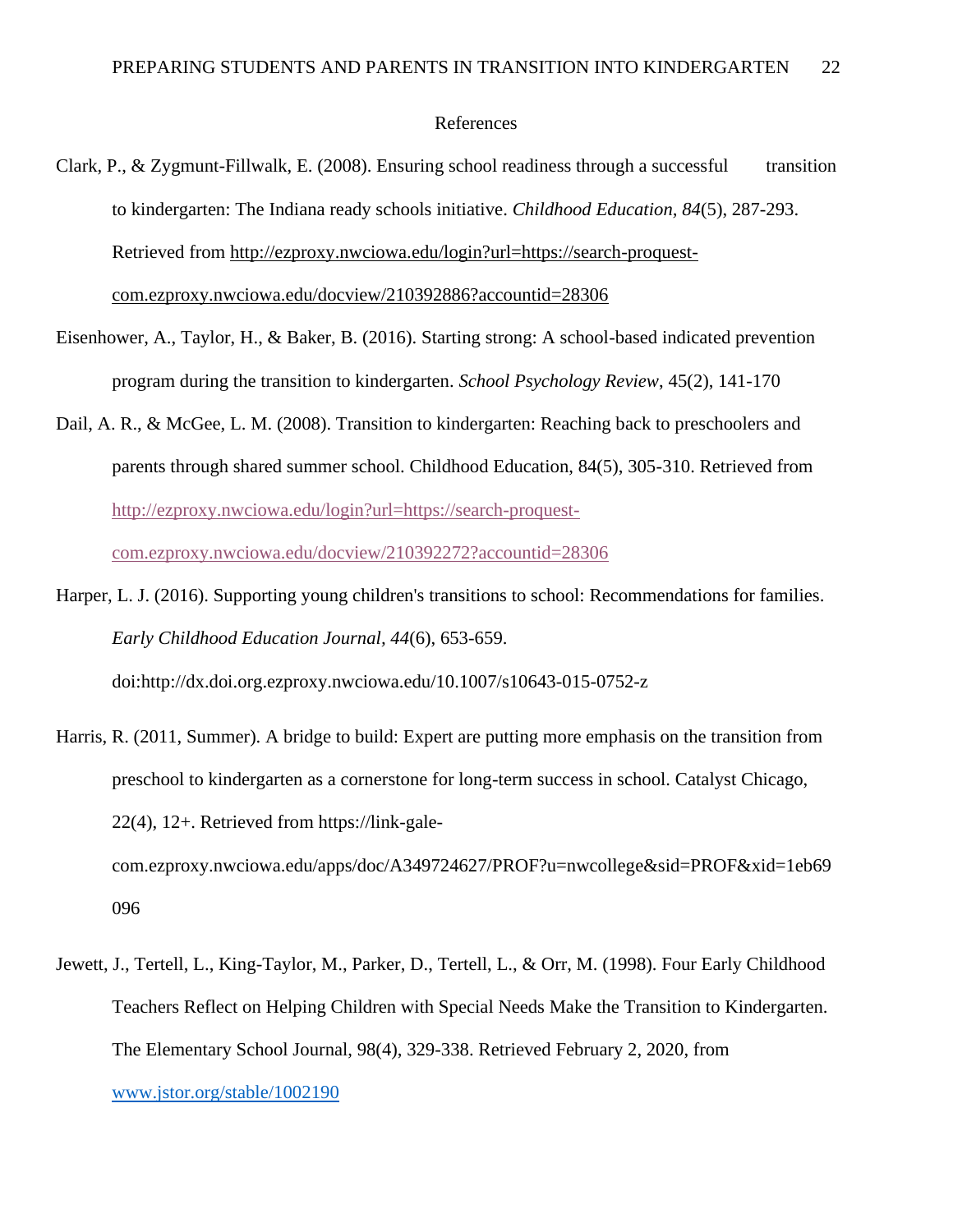- Ladd, G., & Price, J. (1987). Predicting Children's Social and School Adjustment Following the Transition from Preschool to Kindergarten. Child Development, 58(5), 1168-1189. doi:10.2307/1130613
- La Paro, K.,M., Kraft-Sayre, M., & Pianta, R. C. (2003). Preschool to kindergarten transition activities: Involvement and satisfaction of families and teachers: JRCE JRCE. *Journal of Research in Childhood Education, 17*(2), 147. Retrieved fro[m](http://ezproxy.nwciowa.edu/login?url=https://search-proquest-com.ezproxy.nwciowa.edu/docview/203879662?accountid=28306) [http://ezproxy.nwciowa.edu/login?url=https://search-proquest](http://ezproxy.nwciowa.edu/login?url=https://search-proquest-com.ezproxy.nwciowa.edu/docview/203879662?accountid=28306)[com.ezproxy.nwciowa.edu/docview/203879662?accountid=28306](http://ezproxy.nwciowa.edu/login?url=https://search-proquest-com.ezproxy.nwciowa.edu/docview/203879662?accountid=28306)
- Malsch, A. M., Green, B. L., & Kothari, B. H. (2011). Understanding parents' perspectives on the transition to kindergarten: What early childhood settings and schools can do for at-risk families. *Best Practices in Mental Health*, *7*(1), 47+. Retrieved from https://link-galecom.ezproxy.nwciowa.edu/apps/doc/A391856010/AONE?u=nwcollege&sid=AONE&xid=916a ae37
- Mcintyre, L. L., Eckert, T. L., Fiese, B. H., Digennaro, F. D., & Wildenger, L. K. (2007). Transition to kindergarten: Family experiences and involvement. *Early Childhood Education* Journal, 35(1), 83-88. doi:http://dx.doi.org.ezproxy.nwciowa.edu/10.1007/s10643-007-0175-6
- Michigan Congress and Senate. (2017, July 14). Public Acts of 2017. Retrieved February 23, 2020 fro[m](http://www.legislature.mi.gov/documents/2017-2018/publicact/pdf/2017-PA-0108.pdf) <http://www.legislature.mi.gov/documents/2017-2018/publicact/pdf/2017-PA-0108.pdf>
- Miller, K. (2015). The transition to kindergarten: How families from lower-income backgrounds experienced the first year. Early Childhood Education Journal, 43(3), 213-221. doi:http://dx.doi.org.ezproxy.nwciowa.edu/10.1007/s10643-014-0650-9
- National Association of State Directors of Special Education. (1994). Summary of Goals 2000: Educate America Act. *ERIC*. Retrieved from <https://files.eric.ed.gov/fulltext/ED389130.pdf>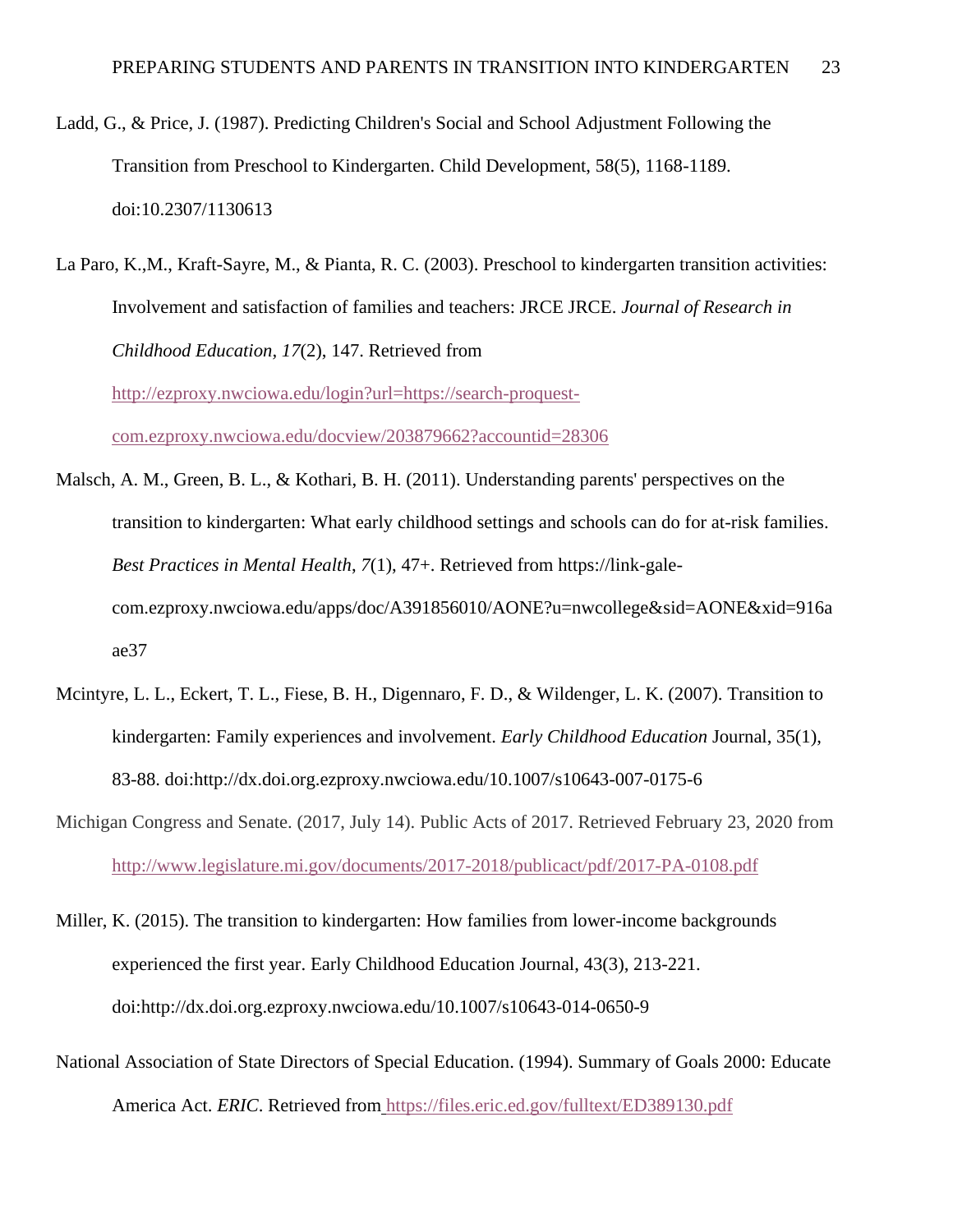- Pianta, R., Cox, M., Taylor, L., & Early, D. (1999). Kindergarten Teachers' Practices Related to the Transition to School: Results of a National Survey. *The Elementary School Journal, 100*(1), 71- 86. Retrieved February 2, 2020, from [www.jstor.org/stable/1002162](http://www.jstor.org/stable/1002162)
- Pianta, R. C., & Walsh, D. J. (1996). High-risk children in schools: Constructing sustaining rela-

tionships. *New York*: Routledge.

Quintero, N., & Mcintyre, L. L. (2011). Kindergarten transition preparation: A comparison of teacher and parent practices for children with autism and other developmental disabilities. Early Childhood Education Journal, 38(6), 411-420.

doi:http://dx.doi.org.ezproxy.nwciowa.edu/10.1007/s10643-010-0427-8

- Schulting, A., Malone, P., & Dodge, K. (2005). The effect of school-based kindergarten transition policies and practices on child academic outcomes. *Developmental Psychology, 41*(6), 860-71.
- Superfine, B. (2005). The Politics of Accountability: The Rise and Fall of Goals 2000. American Journal of Education, 112(1), 10-43. doi:10.1086/444513
- Ready For Kindergarten. (n.d.). Ready for Kindergarten: What is the Kindergarten Readiness Assessment? Retrieved February 23, 2020, fro[m](https://pd.kready.org/data/ck/sites/247/files/KRA%20Fact%20Sheet.pdf) [https://pd.kready.org/data/ck/sites/247/files/KRA Fact Sheet.pdf](https://pd.kready.org/data/ck/sites/247/files/KRA%20Fact%20Sheet.pdf)
- Robinson, C. D., & Diamond, K. E. (2014). A quantitative study of head start children's strengths, families' perspectives, and teachers' ratings in the transition to kindergarten. Early Childhood Education Journal, 42(2), 77-84. doi:http://dx.doi.org.ezproxy.nwciowa.edu/10.1007/s10643- 013-0587-4